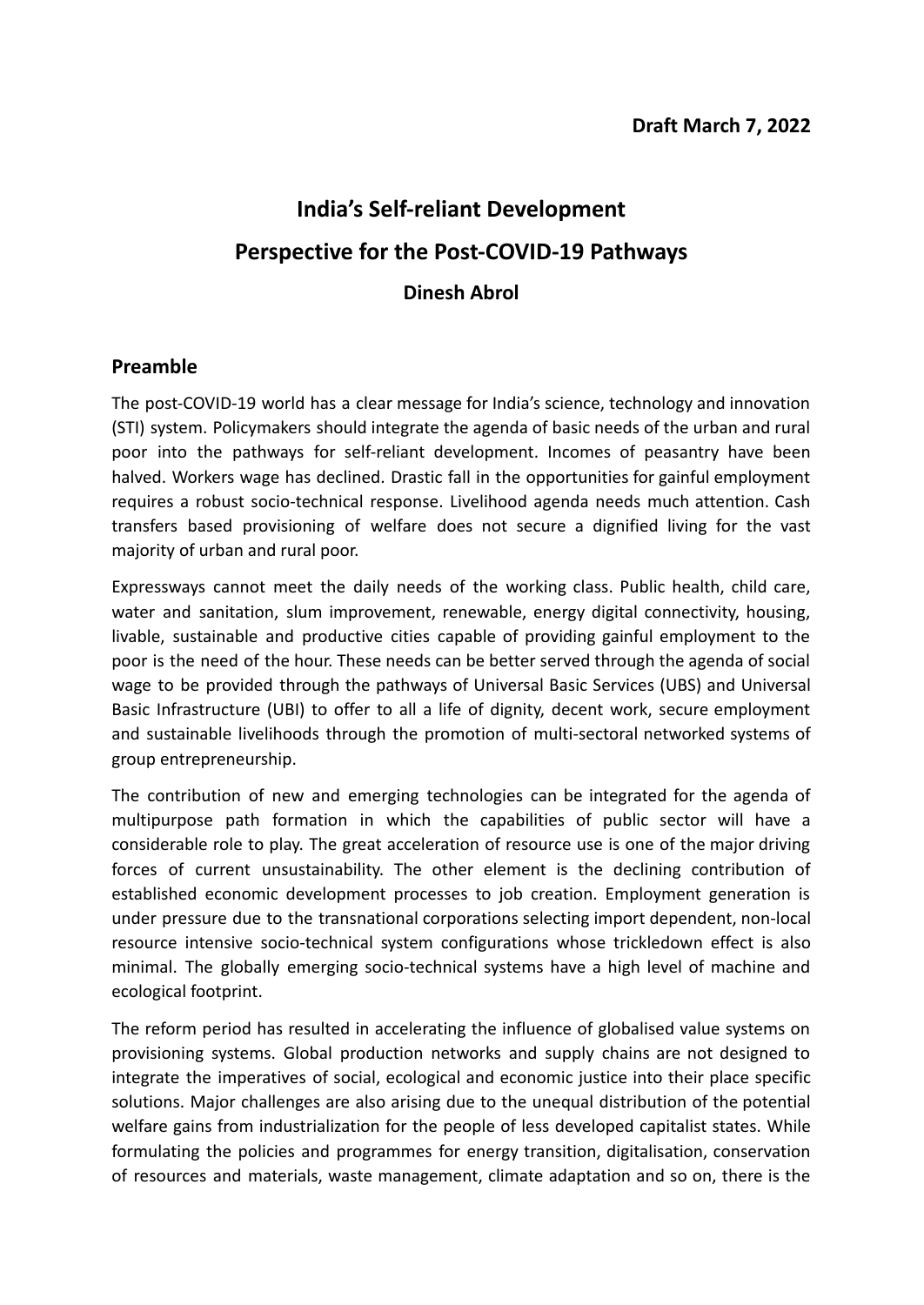need to put the livelihoods of people at the centre of the STI programmes. The domestic business enterprises, be private or public, need to be mobilized for the creation of place specific solutions.

Stop privatization of public sector. Integrate place specific STI programmes into the agenda of the future pathways to self-reliance. Politics of peoples' democracies on technology has consciously avoided techno-euphoria and techno pessimism. Techno-politics of social movements needs to focus on: how technical and social can be integrated to serve the basic needs of people first. It is possible to develop pathways capable of making the workers and peasants as the actual social carriers of innovation and transformations. Social cooperatives, knowledge and service providing platforms, infrastructures and practices need to be integrated into the agenda of pathways to self-reliant development.

Productive forces connected through existing class antagonisms based relationships will not automatically fully develop and contribute to justice. The incorporation of non-market calculations is necessary. Market calculations cannot develop the full potential of technological change for social good. The capitalist antagonism between productive forces and relations of production is also an antagonism between socially necessary labour (that technology reduces) and surplus labour (that capital seeks to increase) and between use value and exchange value.

Digitalisation, renewable energy and biomass based socio-technical changes will have to be secured in ways that are socio-ecologically sustainable by incorporating non-market calculations. Environmental friendly, livelihoods sustaining, inequality reducing and peasants and workers empowering solutions will have to find a greater place in the social and environmental movements' self-reliance discourse. Techno-politics will have to rein in the power of global and national capital to prevent the tendency of extracting rents; appropriate alternatives earlier also came from the contributions of anti-imperialist, anti-capitalist people-centric techno-politics.

### **Lessons from Nehruvian India**

In the long sweep of historical change, mutations of path to socialism in China and to "mixed" economy in India through planned development need to be seen as more effective pioneers of capitalism than imperialism could ever be for the people of post-colonial world. In both China and India, there was the weakening of feudal and colonial shackles. India's independence from the British imperial rule allowed the political space gained by social forces coevolving to develop economic sovereignty and engage with social divides and inequality reinforced by colonialism over a period of one hundred years. India should not be allowed to lose this political space. The socially and economically marginalized people would be the net losers.

### **Home market development**

There was a clear opening up of the space for autonomous capitalist development when India became politically independent in 1947. Favourable conditions could emerge for the construction of relatively novel pathways to socio-technical transitions in energy and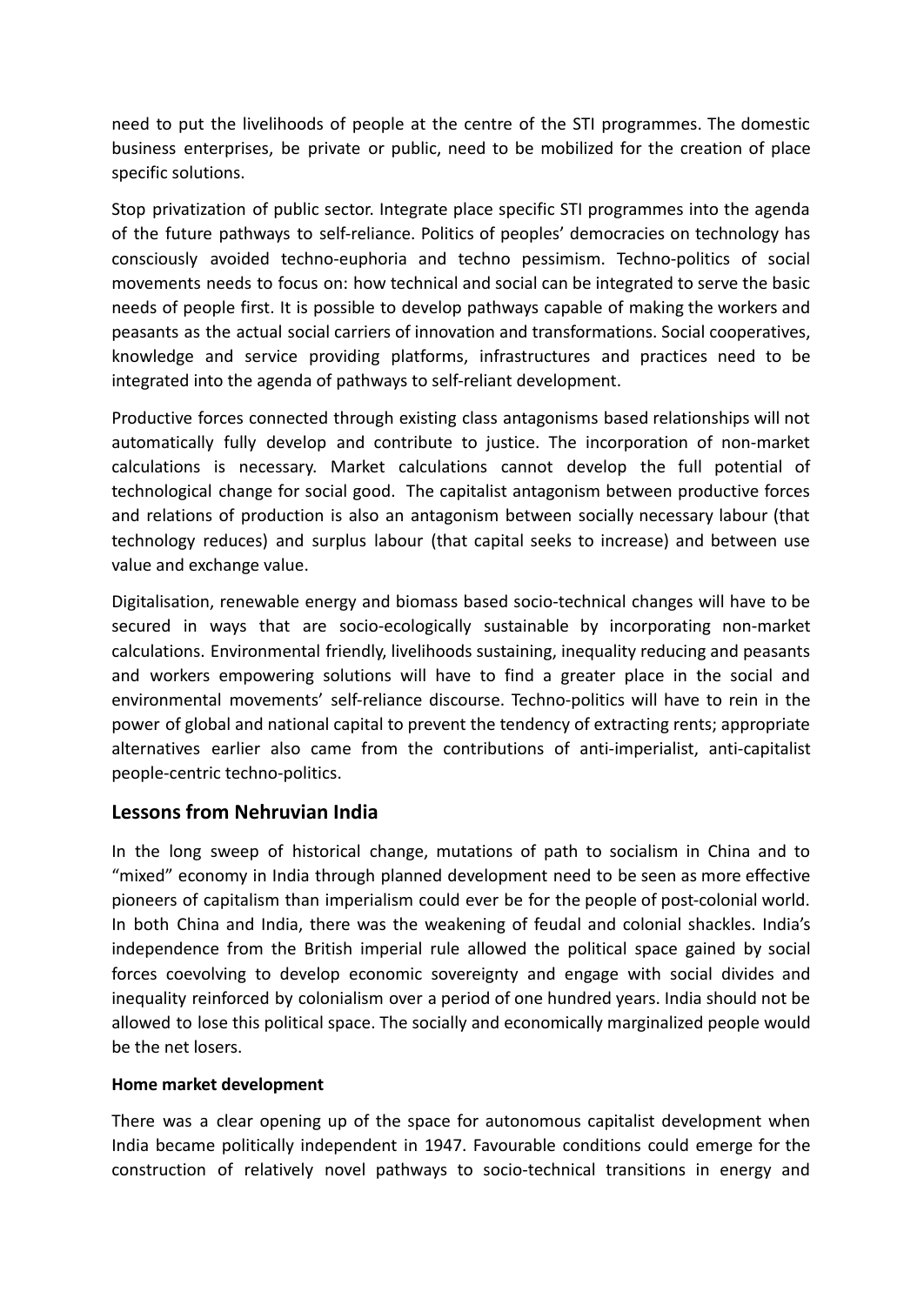transport, industry and agriculture based on the resources and capabilities accessible at home for further development for the benefit of development of home market. Food security and reduction of import dependence for raw materials, capital goods and technological know-how got prioritized as the goals of planned development. Attempts of the emerging social forces to pursue diversity and plurality could get a greater space in post-independent India. Nehruvian, Gandhian and Left ideology got a chance to foster variegated paths to capitalist development.

### **Opportunity for the Indian Left**

The Indian Left could take part in the radicalization and development of constitutional democracy. It got the opportunity to experiment with the ideas of development in the states of Kerala, West Bengal and Tripura. Even within the available limited political space the Indian Left could introduce to the Indian polity the ideas of land reforms, national planning and public sector, technological self-reliance, cultivation of modern sciences and scientific temper, peasant and worker cooperatives, state level planning and local self governments to shape the broader trajectory of national development. Conditions for "social progress" and "innovation democracy" significantly improved with the accommodation of plurality and diversity, which is a distinctive feature of the anti-imperialist struggle in the domains of science, technology and innovation efforts during the post-independence period in India.

Domestic industrial capital, peasantry, workers and S&T professionals could contribute to the reduction in abject dependence on foreign capital for the development of productive forces. India saw the emergence of institutions of development finance, capital goods industry, consulting and engineering and design organizations and universities capable of producing S&T graduates and post graduates. Investment support from the private and public sector grew for the development of enterprises exploiting local raw materials and diffusing novel adaptations of coevolving international technologies and indigenous innovations.

It is largely the Indian Left that has chosen to defend the contribution of self-reliant development. It is also well apparent that the resolution of conflict between environment and development is one of the key issues for Indian Left today. The resolution lies in the recognition of new people centric environmental friendly resource conserving alternatives and business models and technological choices and peasant worker based multi-sectoral local economy development as a valuable system in itself development along with large technical systems where necessary being suitably incorporated into national and state level plans and programmes.

### **Indigenization of technology**

As there was an increased demand for investment in technological alternatives that could not gain support from the colonial state, India saw a number of developments of inter-linked transformative nature. Innovative programmes were developed for coal utilization, oil exploration, usar land reclamation, value added products from economic and medicinal plants, Amul milk dairy programme, development of capabilities for vaccine and pharmaceutical production, capabilities for space and atomic energy programme, food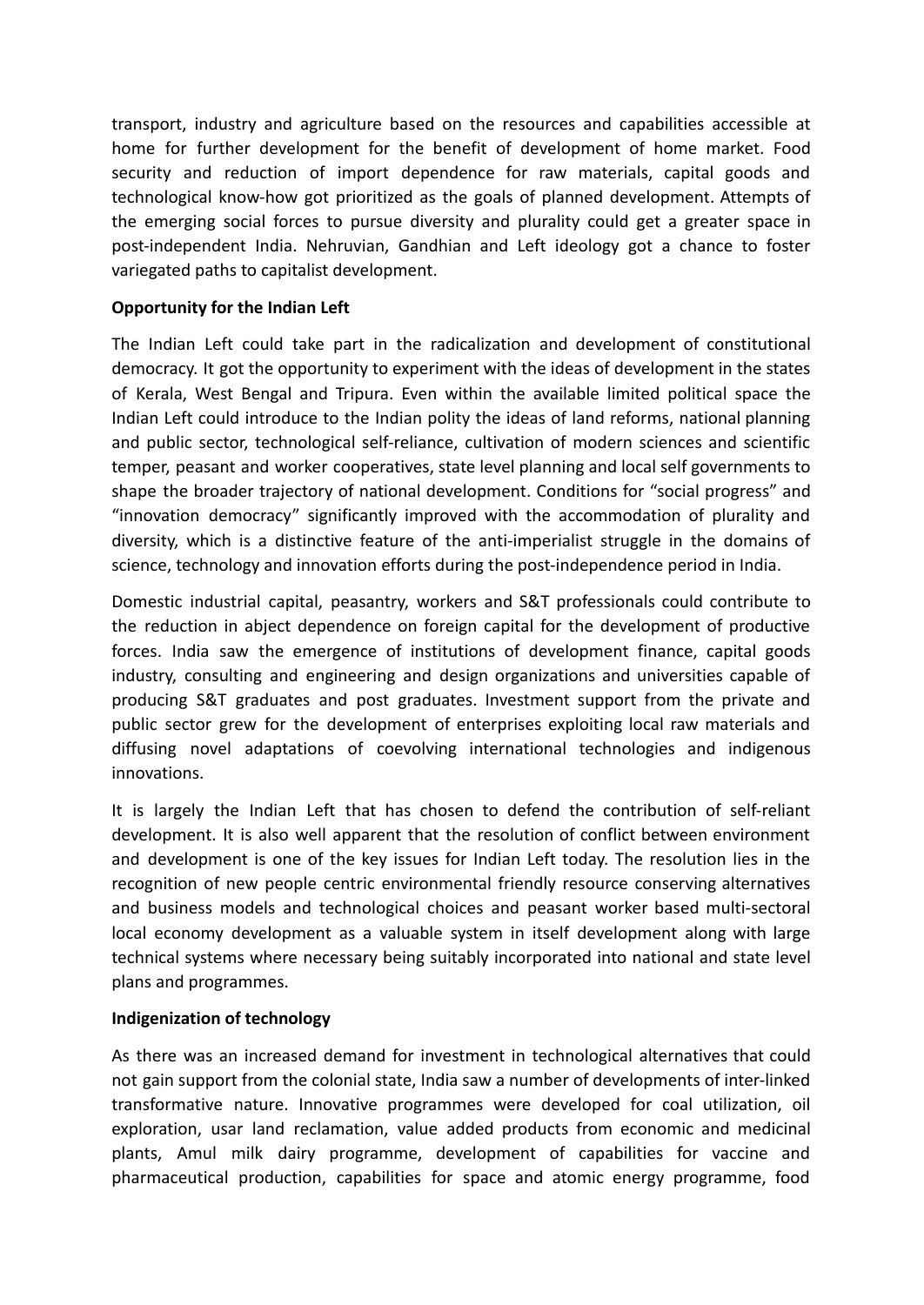production and immunization. Many of these changes resulted in accelerating the paths of relatively autonomous development of productive forces, also with their own distinct internal contradictions.

While it is very much true that favorable condition for the integration of policies for science, technology and innovation with the autonomous paths of self-reliant development of agriculture and industry could not still radically improve the well being of vast sections of Indian people and help achieve self-reliance to the desired extent across all sectors, but this happened due to the failure to recognize the salience of indigenization of technology and local economy upgrading as the important pathways to self-reliance. It is true that the historical significance of the "longer duration" transformative outcomes realized from the nation state driven planned development of productive forces even failed to get support and appreciation from the leadership of ruling class parties and even of the environmental and social movements which were wedded to small is beautiful per se.

### **From no acknowledgement to denunciation**

Take the latest narrative of "nothing happened for seventy years" of Modi government. But it is paradoxical that the Modi government has also gone on to claim credit for the success in respect of the development and manufacturing of COVID-19 vaccines and pharmaceuticals, space programmes and Metro rail and renewable energy and many other such artifacts. The Vaccine R&D and manufacturing capabilities are clearly a historical contribution of the pre-reform period. In fact, this holds to a large extent even true for the new post-COVID "Atmanirbhar" (self-reliant / self-confident) programmes devised by the Modi Government under the production linked incentive (PLI) scheme which is under implementation now across thirteen sectors. Public sector is being consciously undermined. Opposition to self-reliance, public sector, workers organizations, and peasant worker cooperatives is ideological.

### Public sector is on sale, Modi is on selling spree

- The union government will maintain only a bare minimal presence in "strategic" sectors-atomic energy, space and defence, transport and telecom, power, energy, coal, petroleum and minerals, and banking, insurance and financial services:
- The decision is to *relinguish control* of or shut down / hand over the public sector companies in all other sectors of the economy to the big business:
- Only a relatively small number of about 60 Central Public Sector Enterprises (CPSE), remain out of the overarching policy to disinvest government stake and relinquish control in these enterprises.
- This implies that the government will retain control of only a small number of the 300 CPSEs.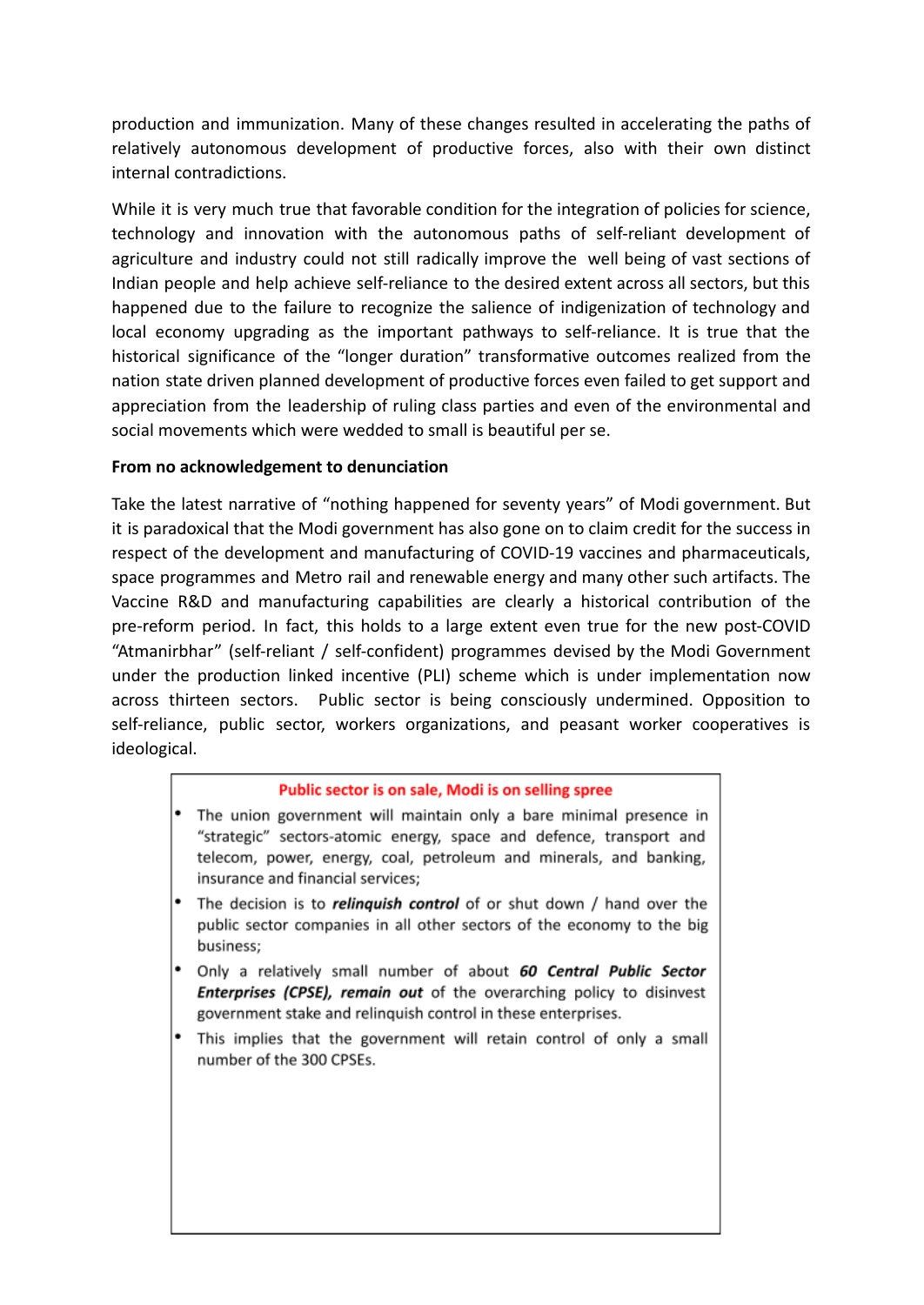- The government will implement National Monetisation Pipeline (NMP)-a massive programme of monetisation of assets controlled and operated by CPSEs and by its agencies such as the National Highways Authority of India and departmental undertakings, primarily the Indian Railways, DISCOMS, Telecom Towers, Oil and Gas Pipe Lines and many other such public assets.
- The Government expects to deploy assets across a range of sectors, estimated at just Rs. 6 lakh crores, from which it hopes to mobilise revenues in the form of long-term lease rents.
- Monetizing done in the name of sustaining government's spending on the creation of infrastructure under PPP mode, welfare, development, governance and jobs.
- While Air India has been sold to Tatas, but money earned is invested by the government in Vodafone with Aditya Birla as a partner
- Central Electronics Limited to Furniture Seller in South Extension Life Insurance Corporation of India (LIC), a pioneer in the Indian insurance business, to be privatized through IPO, law changed via money bill in the last budget
- Bharat Petroleum Corporation of India (BPCL), an Indian public sector petroleum refiner with an extensive marketing reach, to be privatized,
- BEML, a defence and transport equipment major, the Shipping Corporation of India, the lone public sector presence in the shipping sector, and the steel companies Neelachal Ispat Nigam Ltd. (NINL) and Rashtriya Ispat Nigam Ltd (RINL).
- Alongside these developments, the government has also recently asked the ONGC to hive off 60 per cent of its participating interest in Mumbai High and Bassein fields to international players.
- The government plans to sell real estate assets and telecom towers of the two telecom companies, BSNL and MTNL, to the competitors- DOT / BSNL/MSNL being deliberately killed.

- Mbst CPSEs are profitable and well governed; Account for 9 per cent of the edonomy (GVA) or 45 per cent of Public GVA of 19.5 per cent, PSE Enterprises savings = Rs. 4.4 trillion (Rs  $2.6 + Rs1.8$ )
- Compared to this Gen. Government negative savings of Rs. -1.5 trillion, General Govt GCF Rs. 5.79 lakh crores; PSE GCF (capital formation/investment) = Rs.4.85 trill (84 % of Govt GCF or 47 per cent of public investment); the public sector GCF is about 24 per cent of India's GCF
- Net Profits by Profit making PSUs = Rs. 159.67 K cr; Dividends paid by profitable PSUs =Rs. 76.7 K cr; Losses of loss-making units = Rs. 34.80 K crores; of total losses CASH Losses = Rs. 19.3 K crores; Of total losses BSNL and Air India = Rs. 16.0 K crores

(Source: Public Enterprises Survey 2018)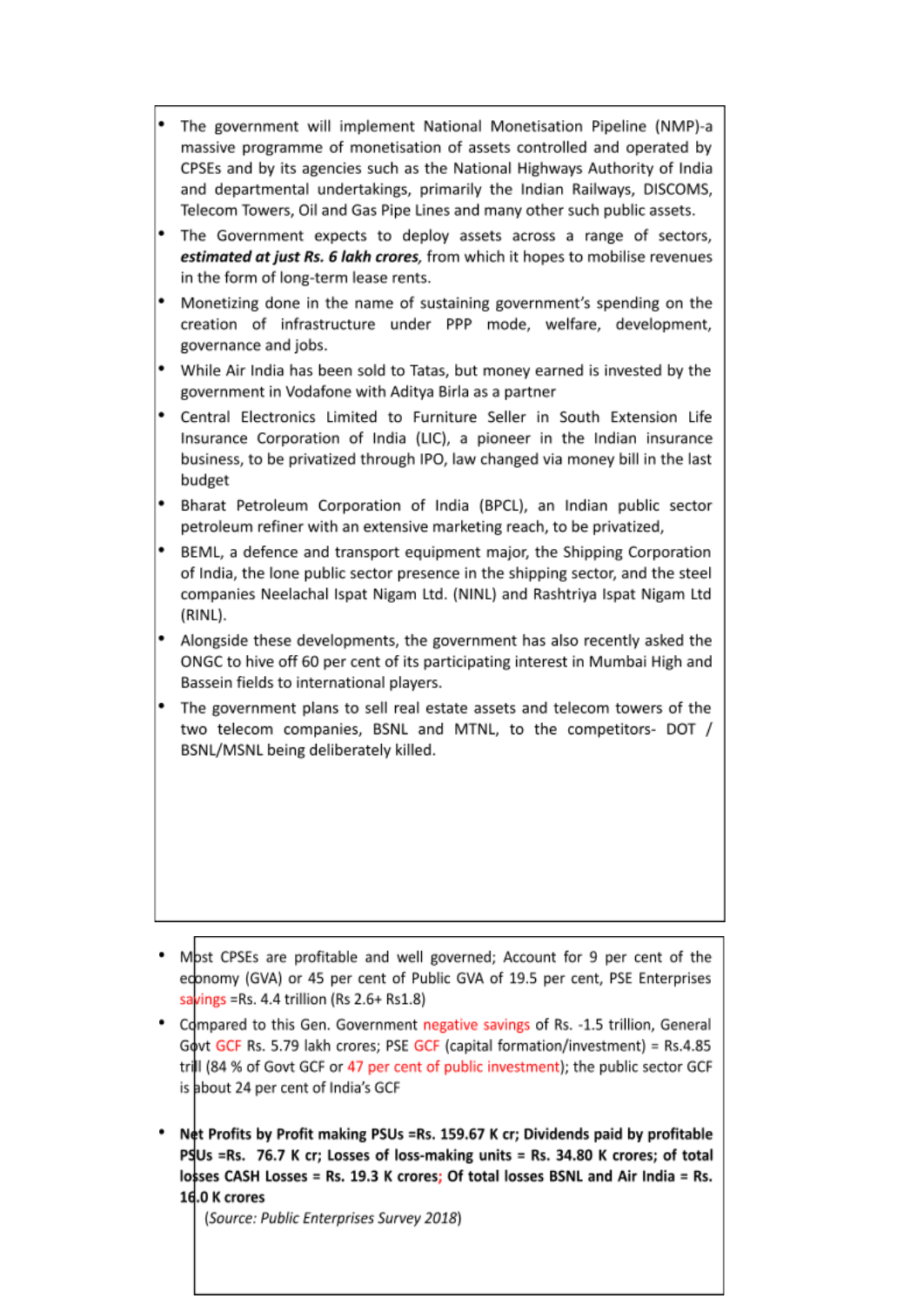### **Modi government abandoning cooperative federalism**

Post-independent India's politics favoured joint planning between the State governments and the Union government. Although this did require strengthening of the institutions of cooperative federalism, participatory democracy, mutual aid and self-management, cooperation in production, public goods and services through state owned enterprises operating as commons and internationalist culture of trade and investment in technology, but cooperative production relations could not be developed to advance locally networked systems of production. Capitalist production strengthened the power of production systems embedded in non-local resources; petty producers were not directly upgraded and faced dispossession in rural as well as urban areas.

Post-independence period nationalist politics on technological change for self-reliant development was shaped without the focus on resource conservation, environmental protection and climate change. India can only be put on self-reliant development path through the multiple sources of initiatives. These initiatives will emerge through the cultivation of politics of knowledge commons and innovation democracy. A historical perspective on the nature of outcomes obtaining from the engagement of nation states of late industrializing countries with the idea of self-reliance is therefore crucial to the development of a critical understanding of how India should proceed for the path formation to realize the possibilities of transformative S&T in the near future.

## **Lessons from Japan and South Korea**

Scholarly analyses suggest that the outcomes depended in late industrializing countries not only on how much the governments chose to prioritize public investment for the building of capabilities of local S&T institutions and get the domestic business groups to strategically couple promote manufacturing at home but also how far the affluent classes went on to accommodate and integrate the peoples' well-being related objectives and concerns in the policies, plans and programmes of national development.

### **Sources of success and non-success**

Further the analyses of historical experience of the processes of "late industrialization" suggest quite clearly that even while the success in Japan and South Korea came through the pathways of rapid "catch-up" and "leapfrogging" but there was also the cost of this rapid success, and the cost was paid by the labour. The pathways fostered national monopolies. The path created immense suffering for labour, women and minorities. Democracy had to be fought for by the labour unions. Furthermore it also needs to be emphasized that favourable conditions for the implementation of programmes of self-reliant development could be achieved because their nation states chose not to follow the "Washington Consensus" prescriptions of complete freedom for capital<sup>1</sup>.

<sup>&</sup>lt;sup>1</sup> South Korea eliminated a barrier to import for capital goods and raw materials that are necessarily required to manufacture their own goods.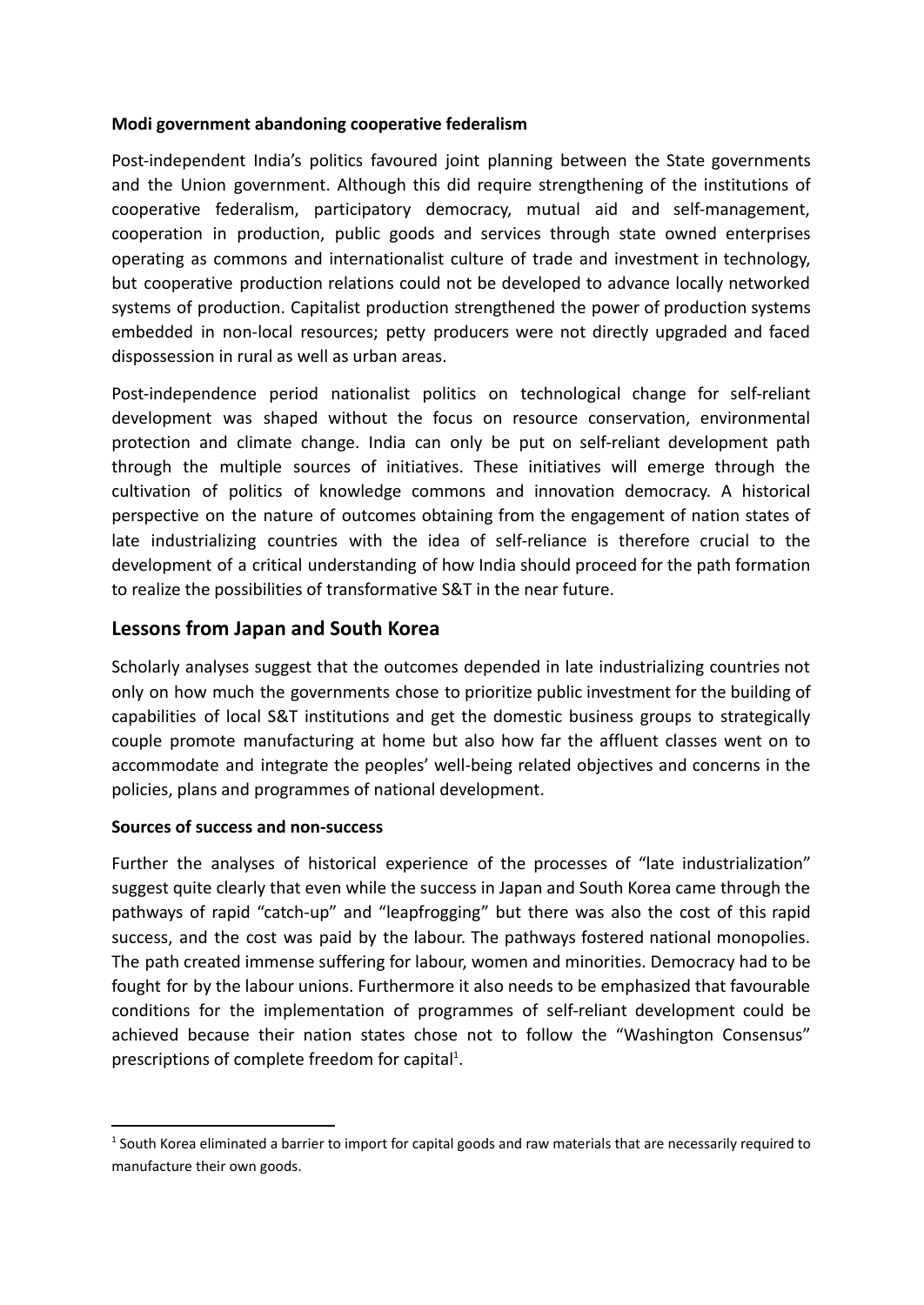In Japan and South Korea, political leadership, bureaucracy and technocrats chose to adopt a "coordinated market economy" model rather than laissez faire political economy to develop their own countries productive structures in agriculture and industry<sup>2</sup>. Their nation states were compelled by the left and democratic movement to make a greater investment in the social reproduction of labour power of the Japanese and Korean people. The resistance of Korean people to the authoritarian and, sometimes, totalitarian regimes, resulted in land reforms and cooperatives development in agro-food industry<sup>3</sup>. Consequently a higher level of allocation of public resources for education and health did occur and institutions suited for the emergence of "development states" to harness nationalism could be developed for the capitalist restructuring process in South Korea and Japan. But the successive post-war political regimes and leaders of Japan and South Korea were authoritarian in social character.

### **Progressive politics can discipline nationalism**

The processes of transformative change, the contribution of nationalism towards the development of favourable conditions in the social formations within these countries not only offered a higher level of relative autonomy for the growth of their own domestic business groups but also sought from them a definite contribution to technology absorption and assimilation at home which allowed the development of home market to a greater degree. The business groups had to perform in a disciplined way. In South Korea, there was the implementation of land reforms. When Japan and South Korea negotiated the WTO agreement in agriculture, they got special protection for the farmers to pursue cultivation of traditional rice varieties. In South Korea, the political leadership formed cooperatives to encourage the cultivation and processing of wheat to obtain food security, build domestic demand and raise farmers' incomes. In Japan, the sectors of textiles, steel and mechanical engineering based industries had space for labour intensive industrialization. Japan continued to follow very similar paths to absorb and assimilate chemical technologies and later electronic technologies.

# **Lessons from China**

Chinese story has a bigger lesson to offer to India. In the new and emerging technologies including digitalization and renewable energy China has succeeded in strengthening the position of State owned enterprises (SOEs) after joining the WTO with even more stringent conditions than India was asked to accept. China is able to use the policy space available in

 $2$  While we are noting that the state managers played an important role in boosting the South Korean economy, yet, a unified pilot agency, whose economic strategy stemmed from Friedrich List's thoughts, never existed in South Korea.

<sup>&</sup>lt;sup>3</sup> Of course, there was also contribution of the factor of fear of communist revolution; for example, it played a role in the support of US administration for the implementation of land reforms in South Korea. There was a contribution from the factor of a preferential treatment meted out by the US administration to the exports from South Korea to United States. There was also the contribution of struggle of Korean nationalism against Japanese fascism.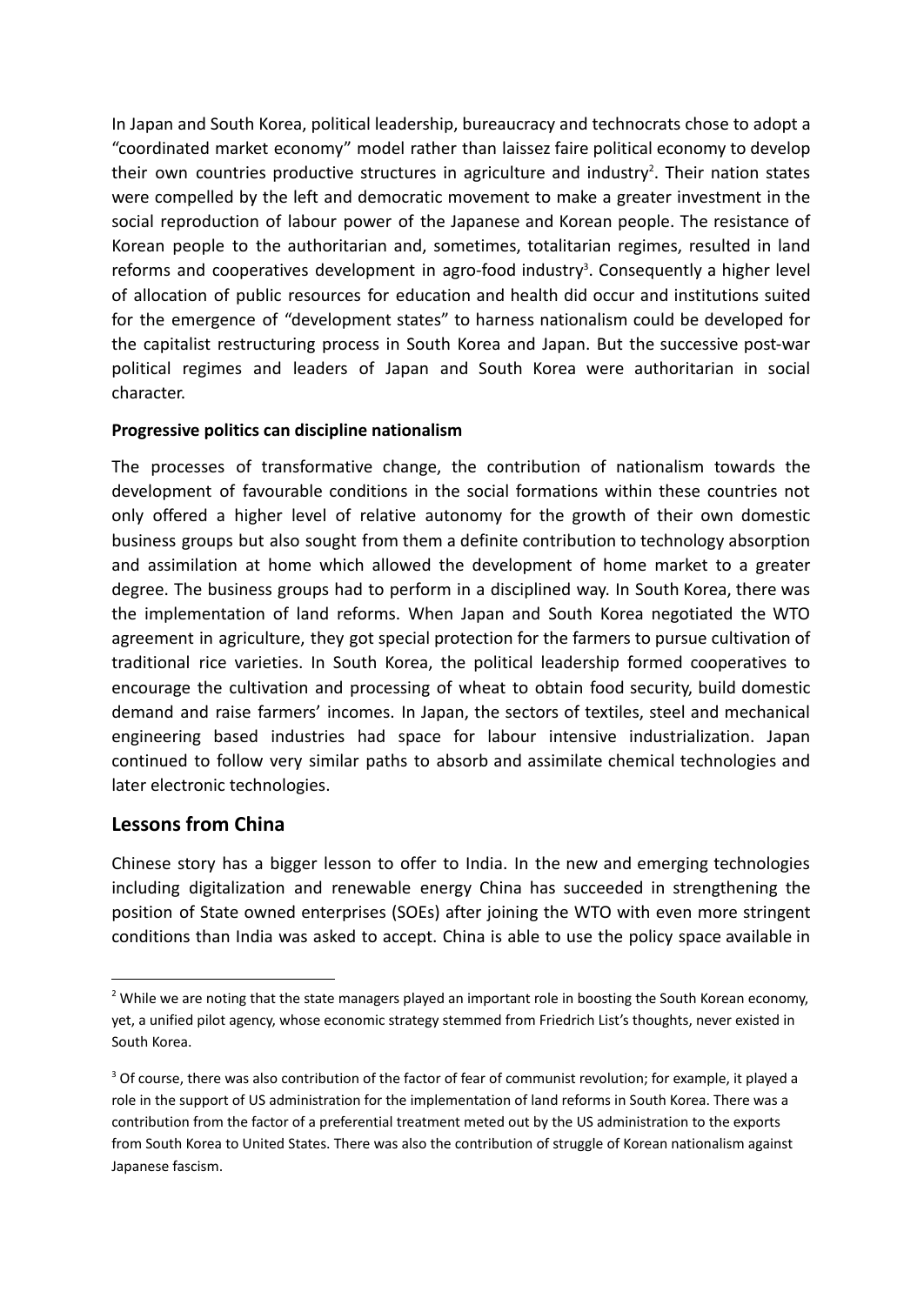respect of investment rules in the World Trade Organization (WTO) in a way which is unparallel in the history of catch-up and leapfrogging and of strategic coupling and decoupling pathways. China has been following a path of greater self-reliance even when faced with less favorable conditions of the post-WTO trading system in place now globally for investment in technology and foreign trade.

China started with the SEZ model complemented by State Planning policy complemented by incentives to foreign firms, and is continuing with state coordinated initiatives and cluster development through Made in China 2025 plan. Ningbo a port city chosen as a first pilot city for the implementation of Made-in-China 2025 plan; 20-30 cities cohort planned to join Ningbo and to achieve diversity in development; it signals shift from the strategy of perusal of grand production workshop and the intention to become a world manufacturing power. China has a coherent strategy for the future in place: 2015-25, 2026-35, 2036-49: focus on improving the quality of products, creating their own brands, building a solid manufacturing base by developing cutting edge advanced technologies, researching new materials, and producing key parts and components of major products; priority development of ten industries-IT, high end numerical machinery and automation, aerospace and aviation equipment, maritime engineering equipment and high level vessel manufacturing, rail equipment, energy saving vehicles, electrical equipment, new materials, biomedicine and high performance medical devices and agricultural equipment.

China does not grant automatically market access to foreign investors. China has been able to negotiate favourable conditions for the absorption and assimilation of foreign technology in a number of new and emerging technologies<sup>4</sup>. Even in comparison to advanced capitalist world China is undertaking far greater public investment to obtain the strategic leadership in

<sup>&</sup>lt;sup>4</sup> In China, Baidu, Alibaba, and Tencent (BAT) are contributing to self-reliant development. China has been able to exploit in a significant way multi-faceted datasets on individual consumers and users of data for systematic use in the development of artificial intelligence (AI) algorithms. The Chinese model allows a market of size that rivals Google, Apple, Facebook and Amazon (GAFA). AliGenie and Alexa, AI startups like Toutiau, which use AI algorithms to recommend news and websites to its users, have been able to get much space to grow in the domestic market. Baidu- analog to Google, began investing in AI in 2013, has established the Institute of Deep Learning, four internal labs, Baidu Cloud Baidu Brain supporting 370000 developers invoking its functions 2000 billion times a day; creating platforms in new fields-self driving platform Apollo and the customized AI operation system DuerOS, investing in self-driving mobility and speech interaction companies such as NIO and KITT. Alibaba, a Chinese Amazon analogue, built its strategy on the foundation of iDST, a pre-existing data centre established in Silicon Valley in 2014, and developed its cloud computing service which later evolved into ET brain artificial brain platform promoting AI use in all fields.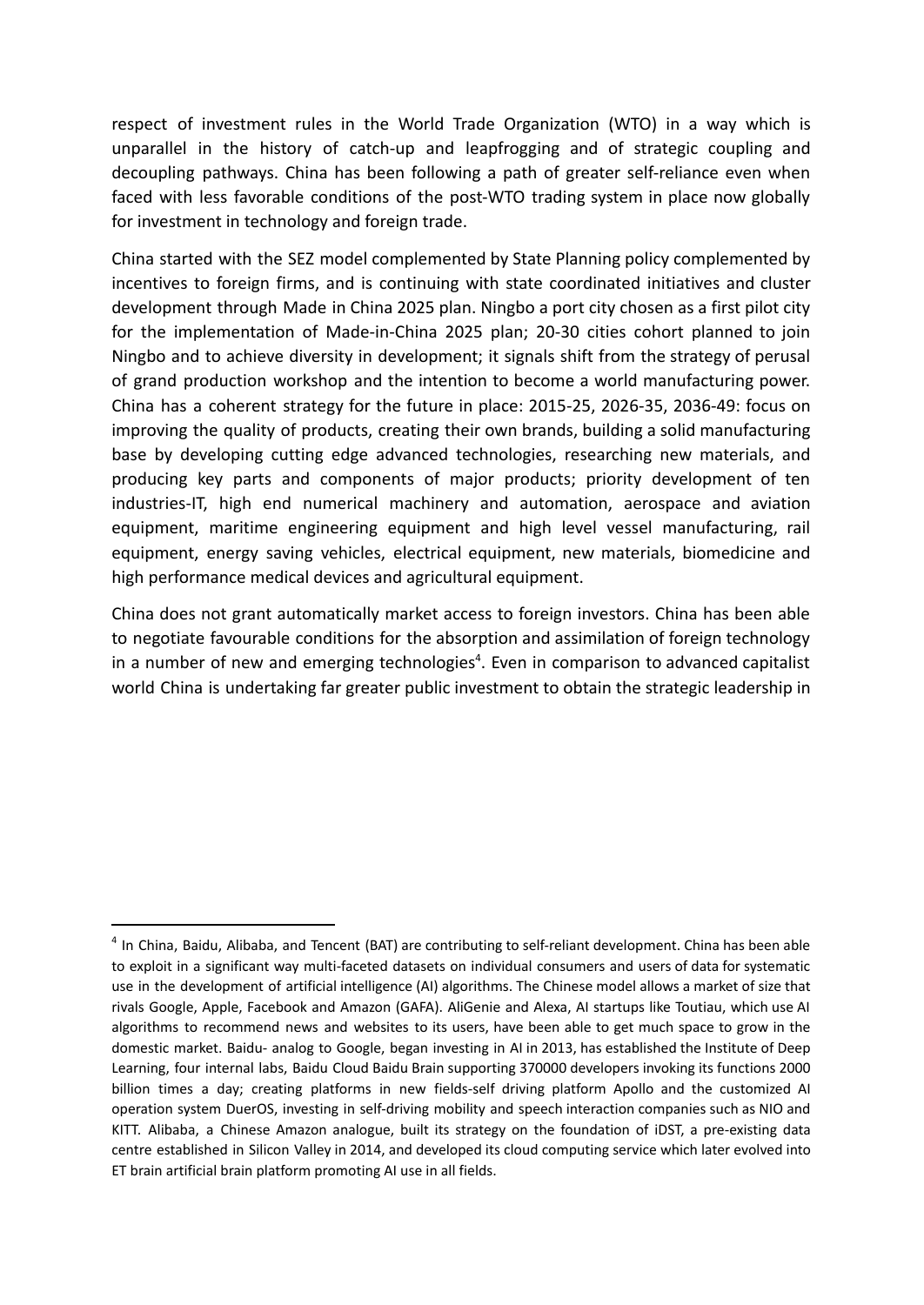digitalisation and industrialization<sup>5</sup>. In contrast India is trying to rely on Google Amazon, Microsoft and Reliance. China has been consolidating its presence in technology business, using Internet of Things, Internet of Services, Internet of Media, and rapidly promoting diversity in the use of AI and broadening the range of various industries, mastering big data and data analytics, and building now its own digital silk road to strengthen the place of domestic firms in the home market as well as the regions coming under the OBOR<sup>6</sup>.

Six areas in which China has shown amazing outcomes are: New energy-RET, aerospace equipment, e-business, mega length bridges, transportation network (high speed rail, tunnels) and supercomputers; China accounts for % of world total-personal computers (90), solar cells, air conditioners, energy saving lamps (80), mobile phones (70), ships (45). In all these examples, it is the Chinese Government leading the transformative process. Four national AI platforms have been identified for support, and BAT is exploring already these fields in a systematic manner. This strategy is allowing the transfer of capabilities developed in one sector to other-Baidu in speech and image recognition, Alibaba in data analytics, Tencent in interactive services.

China story does not contradict the historical experience based conclusion that the case remains strong for the pursuit of path of oppositional projects to market-based capitalist change. The Chinese state is committed to a socialistic version of nationalism. In India, the regimes of post reforms period abandoned the project of transformative STI. During the post-reform period India has experienced an atrophying of the initial socialistic aspirations that provided the social motivation and raison d'être to the first set of independent governments. In India, since the 2000s, particularly there is much evidence of the bad outcomes from the pathways formed for the integration of the policies for science, technology and innovation (STI) with the policies for socio-technical transitions.

<sup>&</sup>lt;sup>5</sup> In 2014, UNESCO established in China its International Knowledge Centre for Engineering Science and Technology at the Chinese Academy in Engineering in Beijing specializes in big data and knowledge services. From 2016 onwards AI labs and products such as AliGenie and CityBrain Alibaba have been shaped up through the vertical integration in AI hardware products such as DeePhi Tech, Cambricon. Tencent has no clear analog in the US or EU setting up several teams to proceed and compete with each other not only promoting games but medical imaging recognition and analysis; Tencent is making investment in NIO and Tesla requiring data and AI-based algorithms. JD.com B2C platform owns warehouses and logistics uses, DiDi ride-hailing platform like UBER/OLA and Meituan Dianping (MD) provides on-demand services accumulating data for design and production.

<sup>&</sup>lt;sup>6</sup> At home state owned enterprises, quasi private sector firms and research institutions are developing AI 2.0-big data based intelligence, internet crowd intelligence, cross-media intelligence, human machine hybrid augmented intelligence autonomous intelligence systems. Benefits from AI 2.0 are being obtained from these developments in China in a systematic way for E-government, E-Commerce, Express Logistics, Intelligent communities, smart phones, televisions, household appliances, manufacturing and urban development. Institutional changes are pushing collaborative industry programmes and research plans, implementation of multi-regions, multi-sector plans of collaborative R&D to exploit diverse and complementary competences.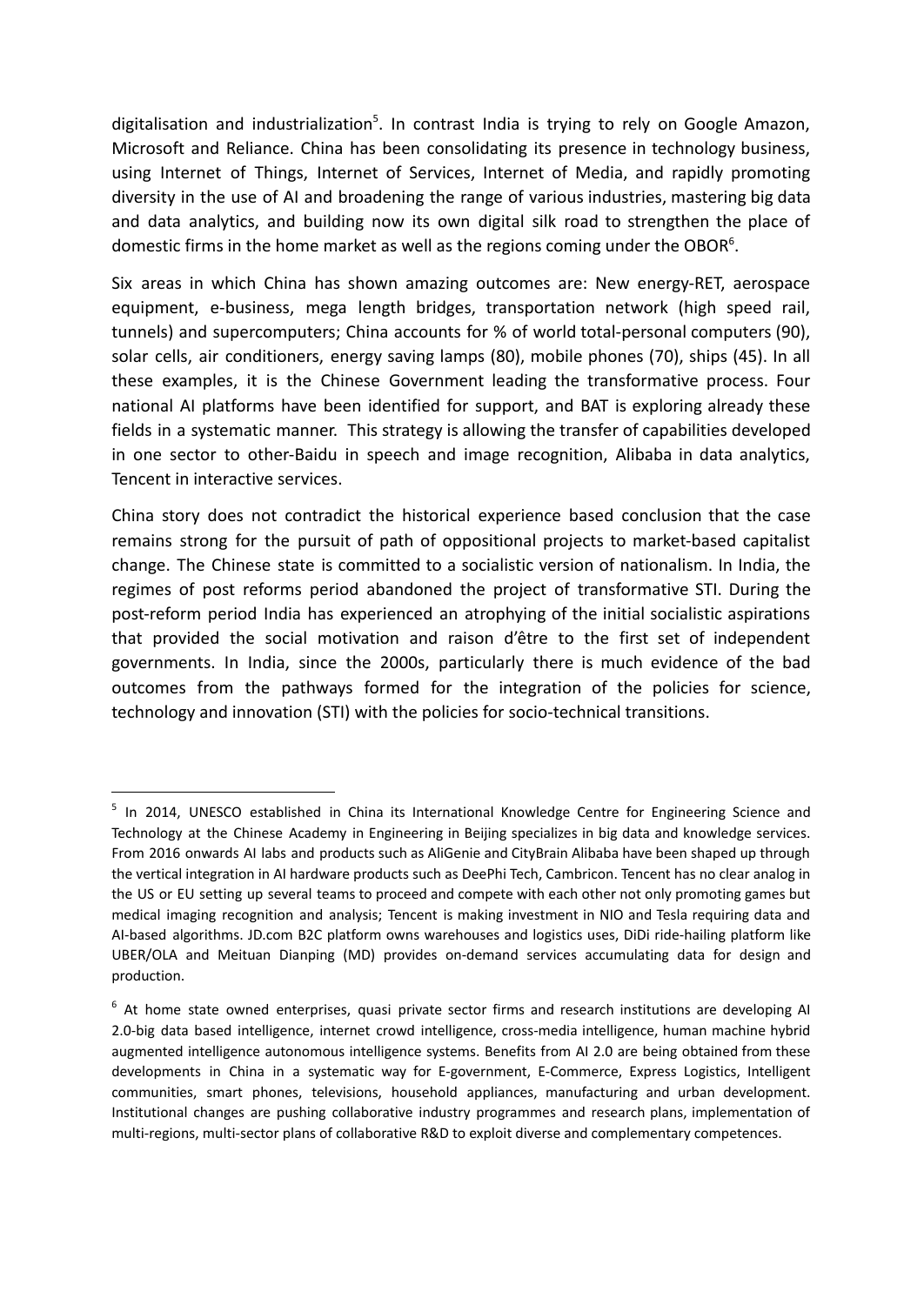There are thus important lessons for the coevolving discourse on the idea of transformative frame from the Indian experience of integration of policies for STI with the policies for socio-technical transitions. In China, the political leadership consciously created favourable conditions through town and village enterprises for the emergence of multiple sources of initiatives for indigenous technology development, forward and backward linkages development and home market development. In fact our understanding is that the immediate post-colonial India story of integration of the needs and interests pursued the pathways somewhat similar to Japan, South Korea and China.

# **Lessons from India**

In India, the progressive politics has been successful in using the ideas of joint planning, nationalization of resources, creation of public assets for strategic activities, public sector for manufacturing, national champions, public private partnerships with public purpose, academia-research institution-industry alliances for the production of knowledge, technology implementation and diffusion of innovations, involvement of unions in planning and decision making, cooperatives and community organizations in the management and services delivery and municipalization of resource control and the encouragement given to peoples' participation in management and planning and the involvement of state governments, local self governments, village assemblies (gram sabhas) for better and smoother governance.

Attempts at the integration of policies for science, technology and innovation (STI) with policies for socio-technical, socio-ecological and socio-economic changes have been about the achievement of autonomy, reduction of dependence and integration of non-market calculations and technology transitions. Even the analyses of the recent most experience of implementation of strategies of export promotion and of global integration of the domestic economy show that in those sectors where during the post-liberalization period the Indian policymakers chose to delay deliberately the implementation of external liberalization and selectively provided state protection and support the domestic economy gained and proved to be far more dynamic and successful with regard to the realization of aims and objectives of self-reliant development in India.

# **Challenge of post-COVID-19 India**

India is back to a "country of mass poverty" after 45 years. Two hundred thirty (230) million people in India are below poverty line due to the cumulative shocks of demonetization, GST and lockdown. The unemployment crisis is intensifying– the recent job riots in the states of Bihar and Uttar Pradesh<sup>7</sup> offer a small indication of the seriousness of the unemployment issue. Unemployment rates calculated for rural and urban areas have more than doubled and are even officially 14.34% and 14.71% respectively. Inflation in essential commodities continues to accelerate. In the midst of a massive unemployment crisis, in the informal

<sup>7</sup><https://www.bbc.com/news/world-asia-india-60165825>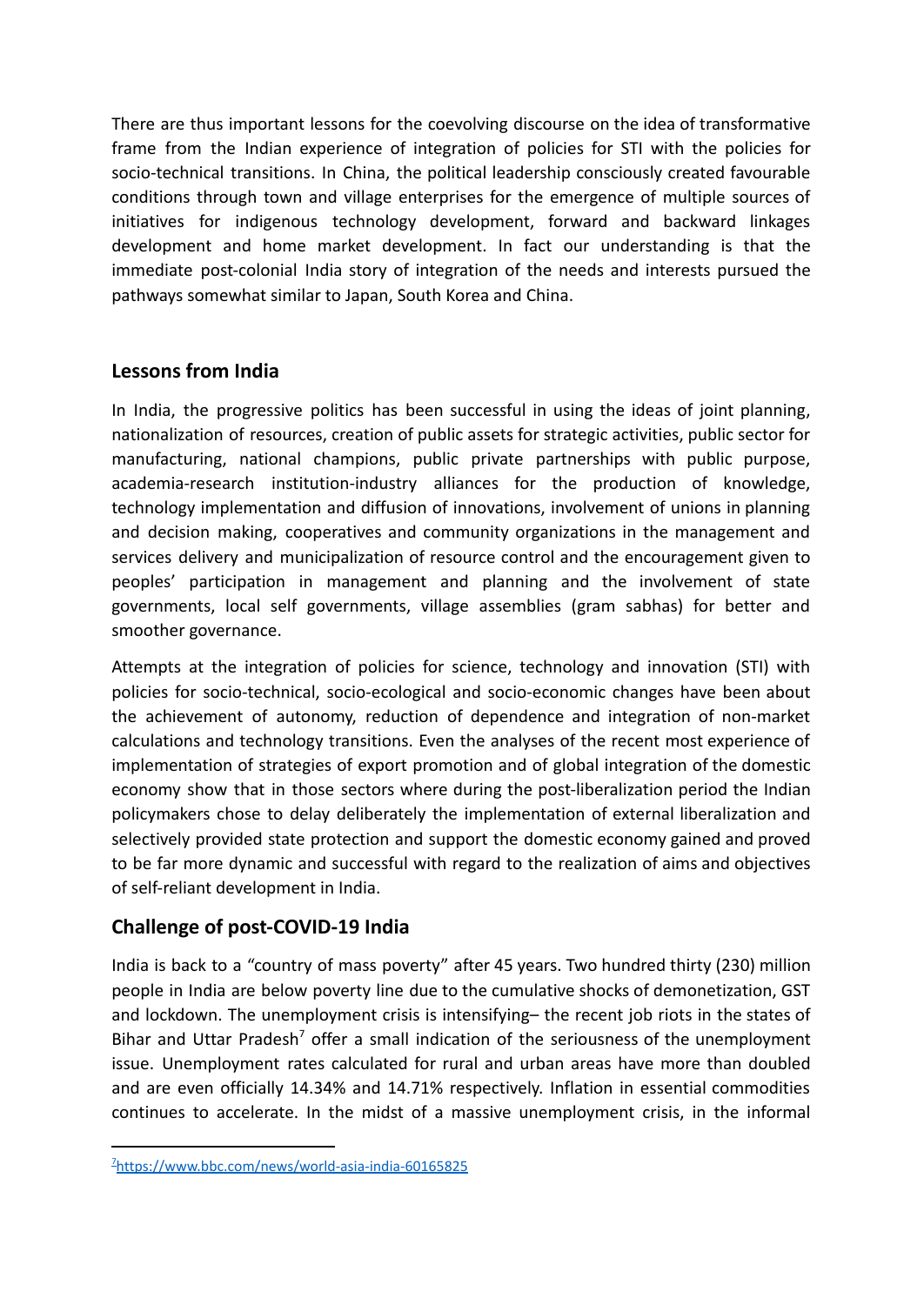economy where 90 per cent of people work about 400 million workers are at risk of falling deeper into poverty. 50 to 80% slum dwellers lost their primary source of income while their expenditures have increased. The reports of how there has been a reduction in fruit and vegetable consumption (rural 68.8%, urban 28.7%) and of cooking oil and pulses should be raising alarm bells in the offices of the governments, but that is yet to materialize.

The economy is experiencing the "longest economic slowdown since 1991". Weak employment generation, uneven development, large informal economy today characterise the features. Around 80 per cent of small and medium enterprises across India are "insecure" about their future. A survey of 81,000 self-employed and micro or small businesses (SMBs) found 78 per cent of them incurred losses. Loss of household income was 67.3% for rural areas and for urban areas 56.9%. The Oxfam Report $^8$  suggests that the pandemic has led to an 84 % decrease in household income. Poor take more loans from private lenders at high interest. Year 2020 saw more suicides among business people, than even farmers as per National Crimes Records Bureau (NCRB). Suicide deaths of businesspersons jumped to 11,716 in 2020 from in 2009 9052 an increase of 29 per cent. Farmer suicides stood at 10,677 for 2020, which is around 1,039 cases fewer than that of business people.

Children are under higher risk of death from common childhood illnesses such as diarrhea, pneumonia, and malaria. 189.2 million, 14% of population, are undernourished. 51.4% of women between 15 to 49 years are anemic. 34.7% of the children under five are stunted. 20% suffer from wasting. COVID 19 experience exposed to us how vulnerable the people felt on account of poor health infrastructure and limited access to health facilities and medicines. Education of a total of almost 320 million learners from 1.5 million schools remained adversely affected during the period of last two years. Not all could transition to e-learning. Only 15% of rural households have internet access and 42% urban. Only 13% in rural areas—8.5% females—could use the internet. Disaster facing children and youth of the future India would not get averted easily, it is clear.

| Global Index                       | 2014 | 2021 | Standing  |
|------------------------------------|------|------|-----------|
| Global Hunger Index                | 63   | 101  | Declining |
| Global Gender Gap Index            | 114  | 140  | Declining |
| World Happiness Index              | 111  | 139  | Declining |
| Democracy Index                    | 33   | 53   | Declining |
| Press Freedom Index                | 140  | 142  | Declining |
| Henley Passport Restrictions Index | 74   | 90   | Declining |

### **World Leader Report Card**

Source: Trends map, October 2021

<sup>8</sup><https://www.oxfamindia.org/press-release/inequality-virus-india-supplement-2021>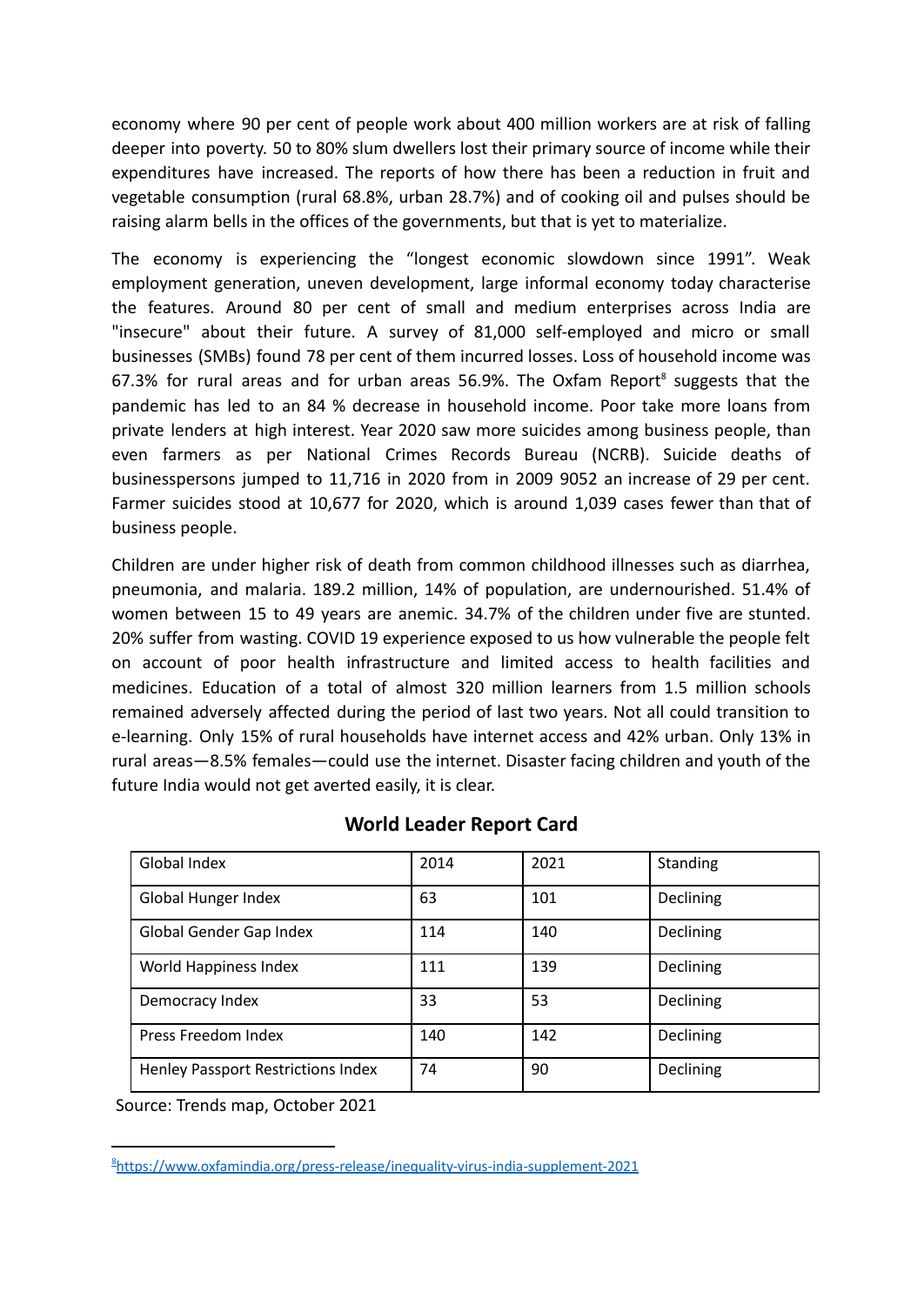This assessment clearly shows that Vishwa Guru is stuck in inequality and poverty. The pandemic has not been an equalizer. Wealth and income inequality of India are among the worst in the world. As per the 'World Inequality Report 2022', India is among the most unequal countries in the world, with rising poverty and an 'affluent elite. The top 10% and top 1% in India now hold 57% and 22% of the total national income respectively. The bottom 50% share has gone down to 13%. The average annual national income of the Indian adult population is Rs 2, 04,200. Here, the bottom 50% of earns Rs 53,610 while the top 10% earns Rs 11, 66,520, over 20 times more. Public assets typically include public buildings housing administrations, schools, universities, hospitals and other public services.

The World Inequality Report 2022 was authored by Lucas Chancel and co-ordinated by renowned economists Thomas Piketty, Emmanuel Saez and Gabriel Zucman. The report goes on to say that over the past three years, the quality of inequality data released by the government has seriously deteriorated which has made it particularly difficult to assess recent inequality changes. The report notes that the share of public wealth across countries has been on a decline for decades now. The 'secular decline' in public wealth and rise in private wealth was only exacerbated by the outbreak of the corona virus pandemic.

The report says that emerging economies like India and China experienced faster increases in private wealth than wealthy countries after they transitioned away from regulated economies. In India, particularly, private wealth went up from 290% in 1980 to 560% in 2020. The super-rich have cornered most of the share of wealth created under the Modi regime by the Indian nation. According to the Economist, Mukesh Ambani and Gautam Adani's net worth increased by 350 per cent and 750 per cent between 2016 and 2020. India is characterized by extreme inequality after the implementation of three decades of economic reforms. (Source: The Economic Times Feb 25, 2022)

| Share of Wealth of Top<br>ten (10) percent                              | The top 10% of the Indian population holds 77 % of the total<br>national wealth.                                                                                                                       |
|-------------------------------------------------------------------------|--------------------------------------------------------------------------------------------------------------------------------------------------------------------------------------------------------|
| Share of Wealth of Top<br>one (1) percent                               | 73 % of the wealth generated in 2017 went to the richest 1%, while<br>67 million Indians who comprise the poorest half of the population<br>saw only a 1% increase in their wealth.                    |
| <b>Rising Number of</b><br><b>Billionaires &amp; Millionaires</b>       | There are 119 billionaires in India. Their number has increased<br>from only 9 in 2000 to 101 in 2017. Between 2018 and 2022, India<br>produced 70 new millionaires every day.                         |
| Rising Fortunes of Rich                                                 | Billionaires' fortunes increased by ten times over a decade and<br>their total wealth is higher than the entire Union budget of India<br>for the fiscal year 2018-19, which was at INR 24422 billions. |
| Rising indebtedness due<br>to poor access for citizens<br>to healthcare | Many ordinary Indians are not able to access the healthcare they<br>need. 63 million of them are pushed into poverty because of<br>healthcare costs every year-almost two people every second.         |

# **Inequality: Let us look at the latest numbers**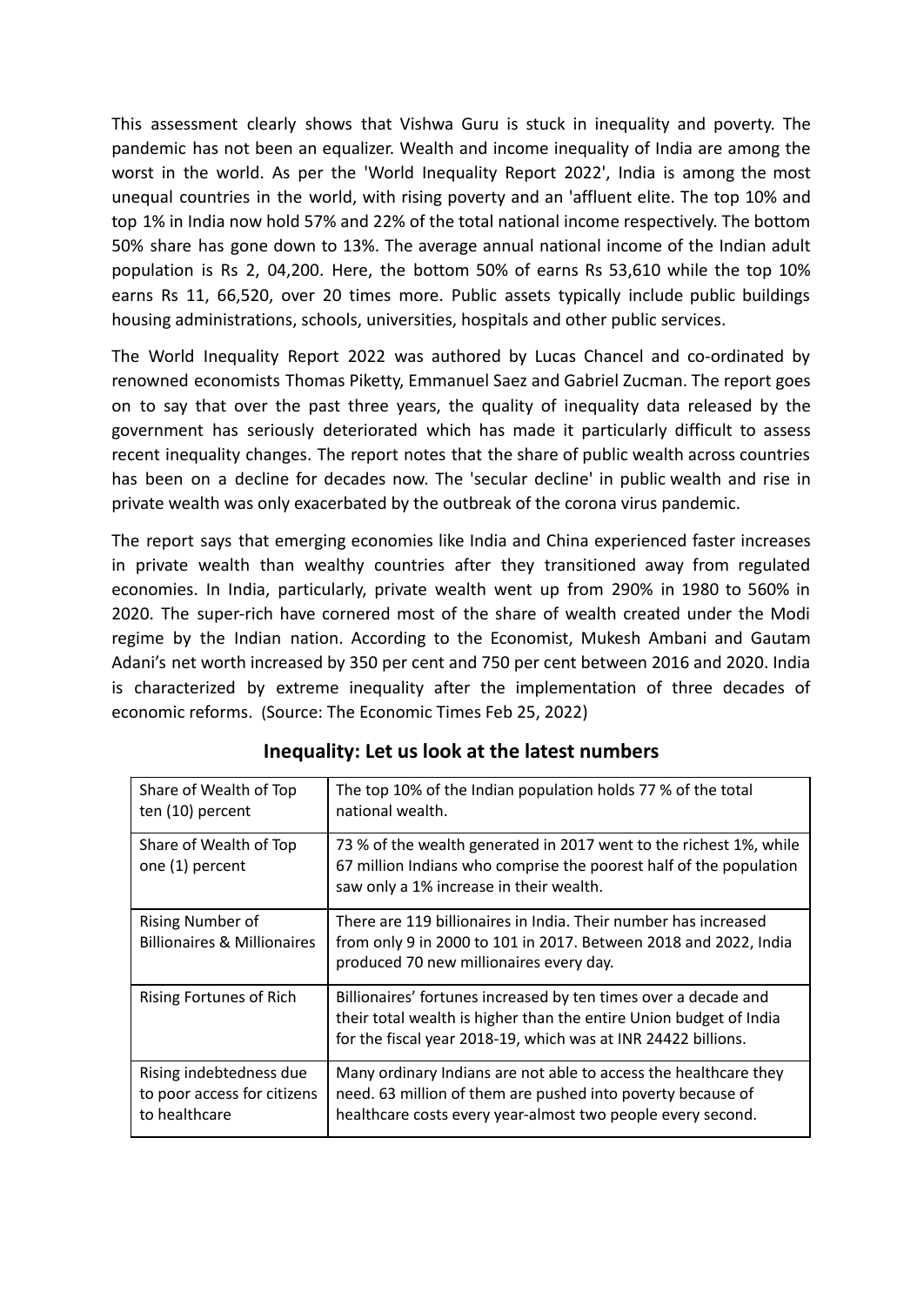| It would take 941 years for a minimum wage worker in rural India<br>Growing wage inequality<br>to earn what the top paid executive at a leading garment company<br>earns in a year. |  |
|-------------------------------------------------------------------------------------------------------------------------------------------------------------------------------------|--|
|-------------------------------------------------------------------------------------------------------------------------------------------------------------------------------------|--|

Source: India Oxfam Inequality Report, 2022

Going back in time, the report notes that income inequality in India under the British colonial rule (1858-1947) was very high, with a top 10% income share around 50%. After independence, due to socialism-inspired five year plans this share was reduced to 35-40 per cent. The report argues that the post economic reform policies have led to one of the most extreme increases in income and wealth inequality observed in the world. It states that while the top 1 % has largely benefited from these economic reforms, the growth among low and middle-income groups has been relatively slow and poverty persists. The average household wealth in India is around Rs 983010. The bottom 50 % of the nation can be seen to own almost nothing, with an average wealth of Rs 66280 or 6 per cent of the total pie. The middle class is relatively poor with an average wealth of Rs 723930 or 29.5% of the total. In 2021, the wealthiest 10 % of the population own 65 % of the total wealth, averaging Rs 63, 54070 and the top 1 % owns 33 %, averaging Rs 32449360. Gender inequality in India is also considerably on the higher end of the spectrum. The share of female labour income share in India is equal to 18 per cent which is significantly lower than the average in Asia (21 % excluding China) & is among the lowest in the world. (Source: The Economic Times: December 07, 2021).

# **Union Budget 2022-23 extends failed reforms**

The Union Budget of 2022-23 has done nothing to stimulate demand for effecting an economic revival; the total budgeted government expenditure for 2022-23 is Rs 39.45 lakh crores, which is just 4.6 % higher than the revised estimate for 2021-22. This means that the increase is below the rate of inflation, entailing a drop in real terms, and hence also below the growth rate of real GDP projected by the Economic Survey, which is 8-8.5 per cent. Although in her budget speech, the Finance Minister claimed that there will be a sharp increase in capital expenditure driven by enhanced public investment, but this is not true. Rs. 62,114 crore (or more than 10 % of capex that year) for the Ministry of Civil Aviation to be transferred to Air India Asset Holding Limited "for servicing of loan transferred to SPV as a result of financial restructuring of Air India" cannot be counted as an increase in capital expenditure. In the projections for 2022-23, the capital expenditure figure quoted by the Finance Minister also includes Rs. 1.12 lakh crore of loans to state governments. This is definitely not capital spending by the Centre and is unlikely to be used fully even by the states to finance capital spending. One other provision in the budget for 2022-23 that is intriguing is a capital allocation of Rs. 53,033 crore to "other communications".

The outlays for a whole range of schemes that provide relief to the poor have been slashed compared to the revised estimates for 2021-22. Thus the provision for the MGNREGS is just Rs 73,000 crores compared to Rs 98,000 crores in 2021-22 (RE) and Rs 1, 11,000 crores for 2020-21. The budget affects drastic cuts in social sector spending. There is a reduction in the devolution of resources to states. An increase in the devolution to states by 9.6 % in nominal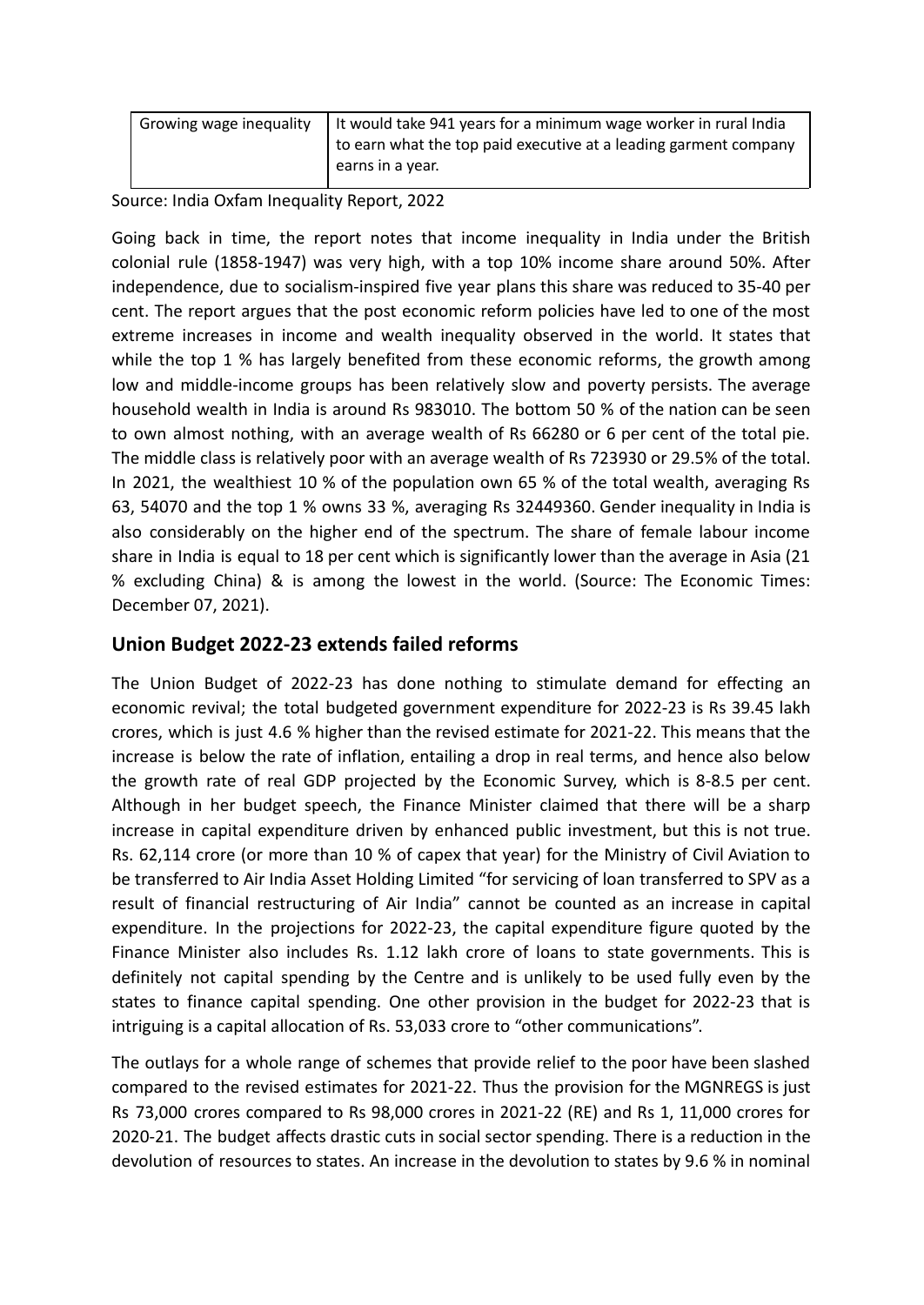terms in effect means a fall in its share in GDP, to an estimated 6.25 % compared to 6.91 % in 2021-22 (RE). There is no real increase in the budget for health and family welfare. Far from increasing the allocation for health to 3 % of GDP over time as the government had promised, there is a reduction in allocation for health relative to the estimated GDP. In the allocation for education, there is an increase by 18.5 %, but much of it is for digital education; and even this increase would leave the share of education expenditure in GDP unchanged at about 3.1 %, a far cry from the objective of raising it to 6 %.

There is an urgent need for a strategy that promotes economic revival while providing relief to the poor, and contributing to an abatement of inflation. The strategy, of giving tax concessions to the rich in the expectation of stimulating private investment, and raising indirect taxes, notably on oil, to raise revenue to compensate for what is foregone, is an important cause of the emerging inflationary recession scenario. Although it is amply clear by now that private investment, far from getting stimulated by such tax concessions, shrinks because of the ensuing recession, even in the current budget this strategy is at work: fuel prices have been raised by Rs 2 per litre (for unblended fuel which is the bulk of India's fuel consumption) through an additional excise duty, while subsidies have been cut (which is analogous to arise in indirect taxes).

In order to correct the rising inequality with measures aimed at progressive direct taxation and reducing the share of indirect taxes that burden the people the Union Government must be forced to explore wealth, inheritance and higher corporate tax. In fact the best way of mobilizing financial resources is through Wealth Tax and Inheritance Tax. At a conservative estimate, the top 1 percent of the population owns 40 percent of total private wealth, about Rs 300 lakh crores. Even a 2 percent wealth tax on this would therefore yield Rs 6 lakh crores. Wealth tax must be complemented with an inheritance tax. Otherwise the rich will only divide up their wealth among progeny in order to escape wealth taxation. If only 5 percent of wealth by the richest 1 percent of the population is passed down every year to progeny, then an inheritance tax of one-third (33 1/3 percent), will fetch Rs. 5 lakh crores. These two taxes alone will thus fetch Rs 11 lakh crores per annum.

The central government has 8.9 lakh vacancies in its departments and ministry since March 2020. There are more vacancies in central PSUs, schools and colleges. The government could have prepared a consolidated list of vacancies and ordered filling of these vacancies on a priority basis to address the chronic job crisis. It could have appealed to state governments to do the same. It could have addressed growing poverty by giving direct income support to the poor - the bottom 40-60% of the population severely impacted by the pandemic. It is easy to identify them. The Ayushman Bharat uses the Socio Economic and Caste Census (SECC) of 2011 to identify the bottom 40% of its beneficiaries. The remaining 20% could also be picked from the same SECC. To raise income, the government could have also increased the minimum wages, stuck at Rs 176 for years. The Union Government should have raised the MGNREGA wages, which remains below the minimum wages at Rs 209.3 in FY22 and Rs 200.7 in FY21. These measures could have immediately raised the income levels of a large workforce to boost consumption demand in the economy.

# **A Quick check up of Make in India**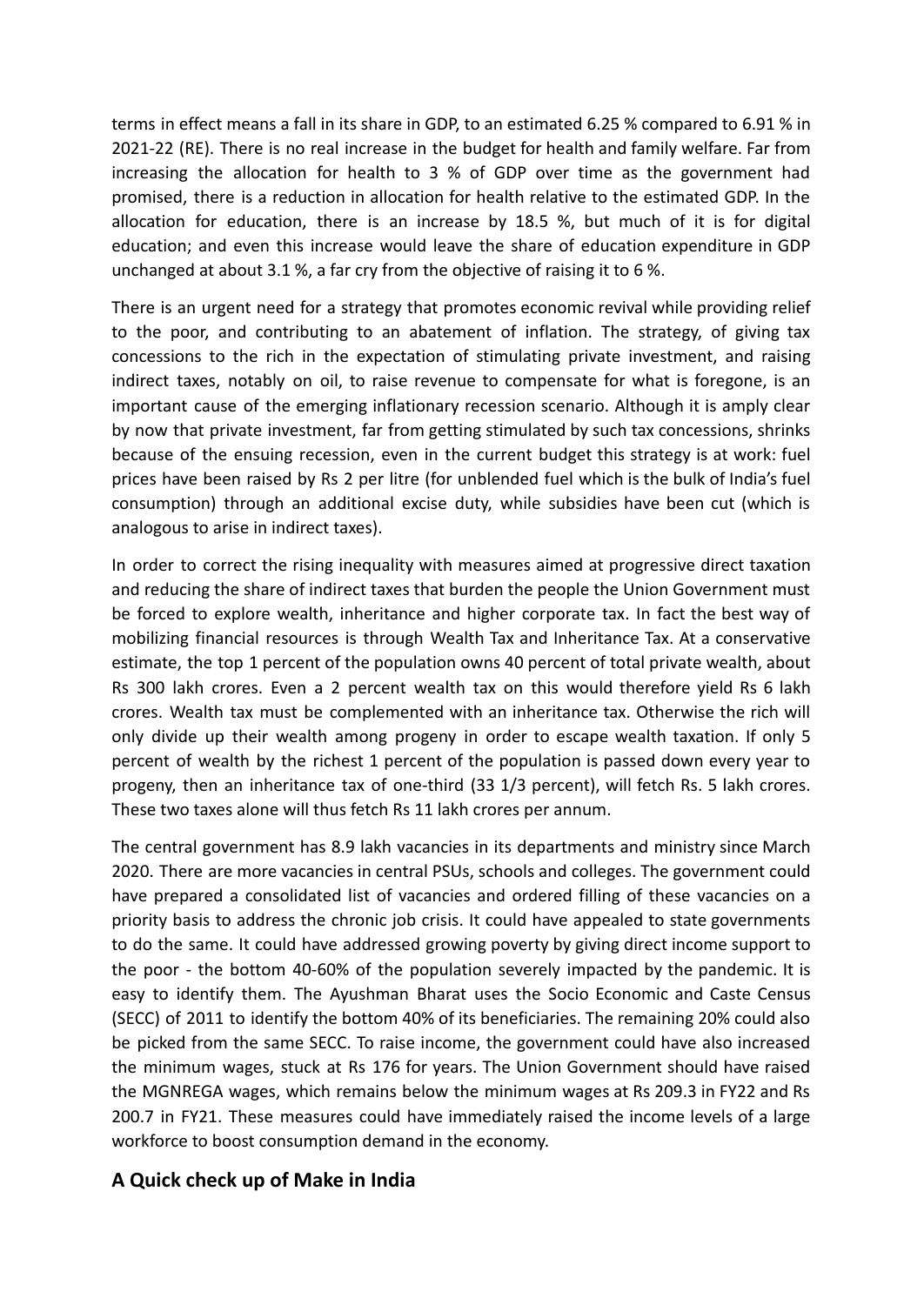Post-reform dismal performance of the organised as well as unorganized sector led processes of manufacturing and services tell us that jobless growth, economic slowdown, lack of knowledge and skill intensive manufacturing, premature de-industrialisation and manufacturing are interconnected. The Make in India programme needs to create decent jobs and develop forward and backward linkages and reduce import dependence. The main policy components of the "Make in India" campaign are: 1) ease of doing business, land acquisition, 2) creation of physical infrastructure, 3) establishment of Delhi-Mumbai Industrial Corridor (DMIC), 4) Special Economic Zones (SEZs), 5) luring foreign companies with incentives for the expansion of manufacturing, 6) union government using public procurement of defence equipment, 6) reform of labour law and practices, 7) dilution of environmental regulations, 8) encouraging foreign direct investment (FDI) without technology transfer, 9) sale of central public sector enterprises, 10) monetisation of public assets for transfer of control of infrastructure to private parties, 11) tax concessions to big business, 12) custom duty changes, 13) further liberalization of intellectual property rights (IPR) protection provisions, 14) transfer of control of education and training facilities to corporate sector, etc.

The Modi Government launched the Make in India policy in 2014. This policy is the latest attempt since 1991 to make India the centre of the global manufacturing supply chain. The government has now put all of its eggs in the basket of the Production Linked Incentive scheme of July 2020 (PLI). Thirteen sectors are covered by PLI schemes. The sectors include mobile phones, pharmaceutical products, automobiles, specialty steels, textiles, photovoltaic panels and advanced chemistry cell batteries. The PLI is valid for five years, ending in 2026-27. The minimum capital outlay is US\$14 million with an exception for Indian micro, small and medium enterprises, for which US\$1.4 million is the entry level investment. The PLI schemes aim to place India more firmly within the global supply chain. The attempt is to direct foreign direct investment and private domestic investment to manufacturing. Although there are claims from the side of the Union Government, but it is not clear how much the framework will actually encourage the investors to practice localization of production and help build India new manufacturing clusters and get supporting companies to follow manufacturers into India, or help to generate employment in India. While during the COVID period the importance of local manufacturing, domestic market and shorter and local supply chains undoubtedly grew for the Modi government, but the domestic value addition and technological autonomy could not improve through the framework of PLI schemes is quite clear.

# **Electronic manufacturing**

Why do we say this? Take for example how "Invest India" has chosen to market PLI scheme in the case of electronics manufacturing to be a success story of the Modi government. The claim is that a significant increase in global demand for consumer electronics has given India an opportunity to attract foreign investments as well as encourage domestic manufacturers to focus on manufacturing consumer electronics in India under the flagship 'Make in India' initiative of the government. It is true that India's electronics exports have increased from US \$ 9 billion to US 4 15 billion between 2014 and 2019. But it is also true that imports have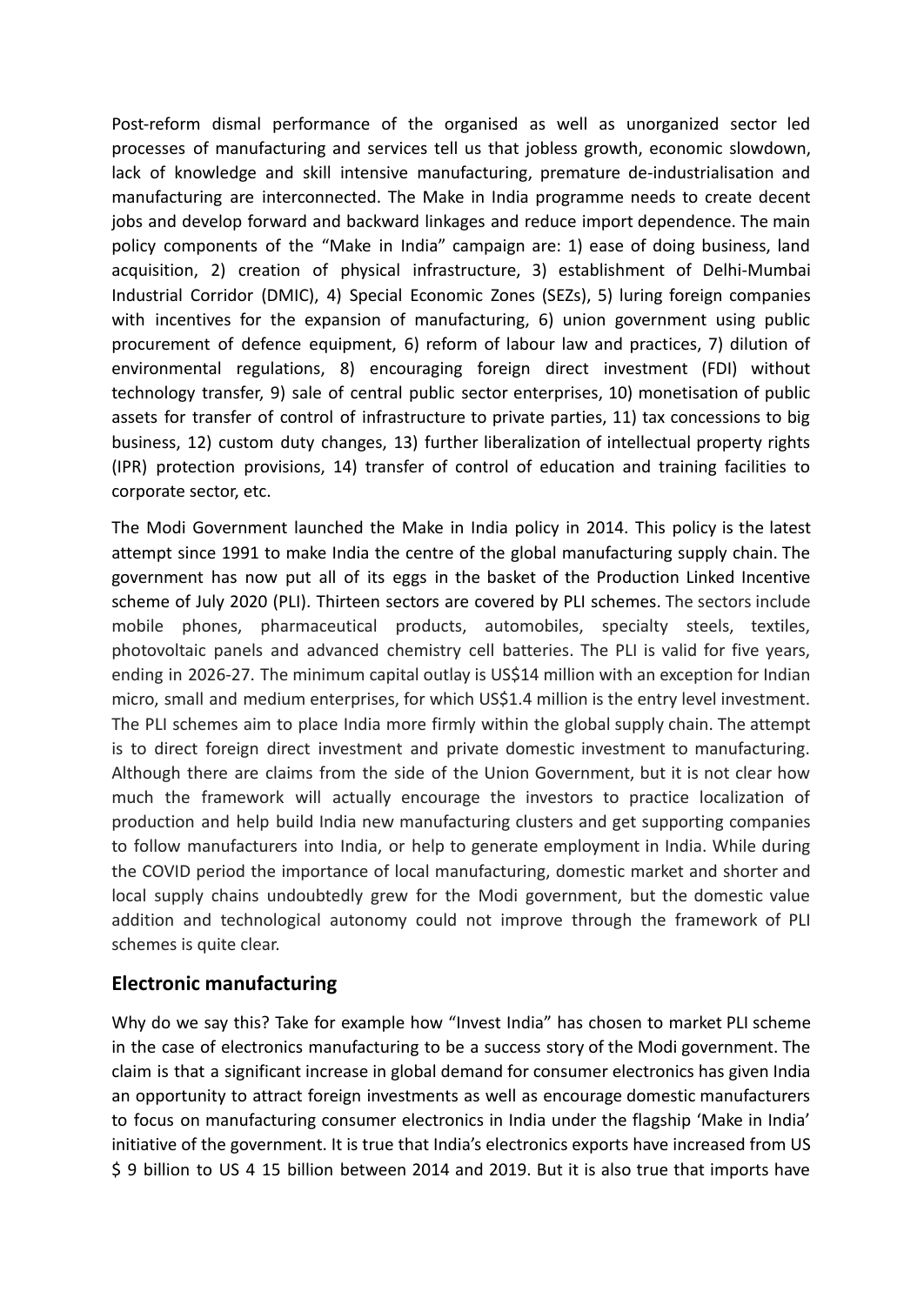also grown. India's electronic imports stood at US 4 51 billion in 2019. There was an overall trade deficit of US 4 36 billion, out of which China accounted for US 4 19 billion. Top imported items (during 2019-20) were parts of smart phones, personal computers, data transmission machines,, parts of LED/LCD TVs, Integrated Circuits, cameras and servers. Assembly has been growing. There has been a shift from "semi knocked down" (SKD) to "completely knocked down" (CKD) level.

The ICRIER report (August 2021) characterised the performance of PLI scheme in electronics as well begun but barely done. The report suggests that there exists a multitude of existing and emerging constraints. Current tariff and tax policies neither meet the industry needs nor maximize fiscal revenue. The industry is caught in the vicious cycle of small scale and high costs. There is absence of complementary supporting policies. The FDI inflows to Indian electronics industry have been low, even from free trade agreements (FTAs) countries. There is a lack of skilled workforce needed to produce complex parts and components and specialised technical personnel. The global electronics value chains have been seeking further opening of trade and investment regime. The conditions are at odd with the policy of phased manufacturing programmes (PMP) considered to be necessary for the reduction of import dependence. It is difficult to believe that this situation can be considered as significant progress is far from clear.

Under the National Policy on Electronics 2019, which was introduced to position India as a global hub for electronics system design and manufacturing, the Ministry of Electronics and Information Technology (MeitY) introduced a Production Linked Incentive Scheme for large-scale Electronics Manufacturing with effect from April 1, 2020. PLI scheme extends an incentive of 4 per cent to 6 per cent on incremental sales (over base year) of goods under target segments that are manufactured in India to eligible companies, for a period of five years subsequent the base year (FY2019-20). The scheme was open for filing applications till 31.07.2020. Over the next five years, the approved companies under the PLI scheme are expected to lead to total production of more than INR 10,50,000 crore (USD 140.6 Bn). Out of the total production in the next five years, around 60 per cent will be contributed by exports of the order of INR 6,50,000 crore (USD 87 Bn). While the PLI schemes have been recently launched by the government in several crucial sectors of the economy, it is important to note the impact they are creating on the ground.

### **Automobile and Auto components**

The Government of India (GOI) announced Production Linked Incentive (PLI) scheme for Automobile and Auto components sector to boost domestic manufacturing of Advanced Automotive Technology products and attract investment in the automotive manufacturing value chain with the highest total budgetary allocation of INR 25,938 crore. The industry contributes 35% of India's Manufacturing GDP. A study has estimated that top 12 import categories such as drive transmission, steering units, engines etc. account for 62% of total imports. While India remains competitive in some areas, there remain technologies and parts that are either not made in India or for which we haven't matched the global scale, prices, or quality. This PLI scheme will have to address the competitive gaps amidst the rapid technological shifts. Open for existing automotive companies as well as new investors, the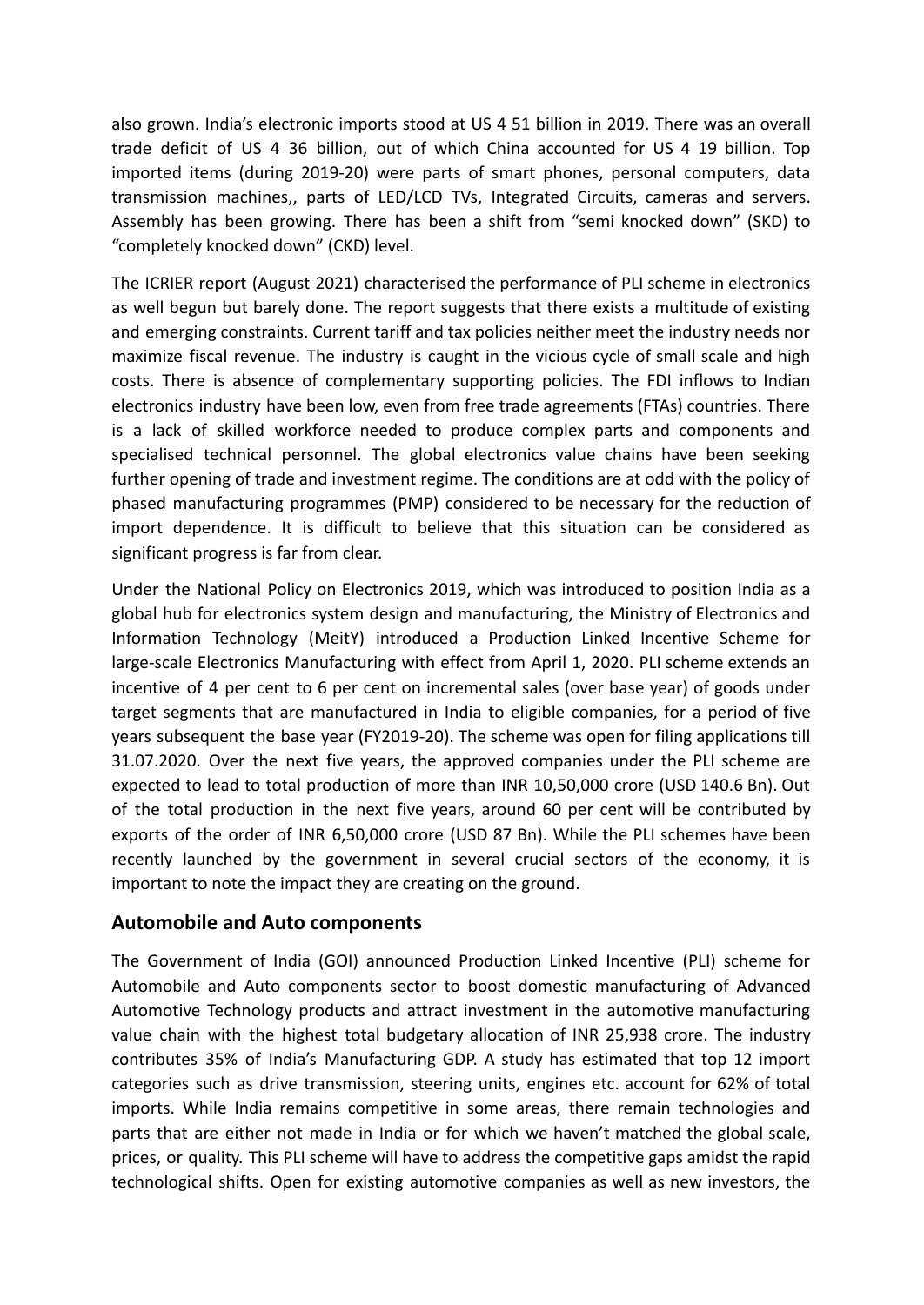scheme is a 'sales value linked' scheme and has two components of Advance Automotive Technology products: Champion OEM Incentive Scheme on battery electric vehicles (EV) and hydrogen fuel cell vehicles (HFCV) of all segments and Component Champion Incentive Scheme. Eligibility criteria to apply under the schemes are as follows (INR in Crores) for existing automotive investor is 1)Minimum Global Group Revenue of INR 10,000 crores and INR 500 crores for OEM and Component manufacturer respectively and 2) Minimum Global Investment in fixed assets of INR 3,000 and INR 150 for OEM and Component manufacturer respectively. In addition to this, the Company will also have to meet the criterion of incremental cumulative domestic investment and determined sales target.

The Ministry of Heavy Industries (MHI) has prescribed the Advance Automotive Technology Vehicles eligible for Champion OEM Incentive scheme. Hydrogen fuel cell vehicle of all segments, Battery electric vehicles of all segments, which will have to meet the performance criteria of FAME-II scheme or as notified from time to time by MHI, are currently the targeted items. List of Advance Automotive Technology Components was notified on 9 November 2021. Fast-evolving automotive regulations on emissions, safety and energy efficiency, coupled with swift changes in consumer trends are the driving factors for technological shifts globally including shift towards electric vehicles and rising level of vehicle automation and connectivity. It is pertinent to note that since the guidelines mention that the list of eligible products can be amended from time to time depending upon technological developments there is much reluctance being shown from the side of the private sector investors. Further the scheme guidelines require a minimum of 50% domestic value addition. With this ambivalence in the list of eligible products, it might not be possible for applicants to reap benefit for the entire tenure of the PLI scheme. Further, for continuation of the PLI scheme benefit, an applicant may require additional investment for ever-changing uncertain eligible product criteria. Further, in case applicant is not able to achieve the turnover and investment criteria due to alteration of the list of eligible products, MHI may invoke the bank guarantee furnished by the applicant.

India relies heavily on import of Lithium batteries. About 58% of the world's lithium reserves are in Chile and about 43% of rare earth mineral reserves are in China. Owing to this skewed concentration globally, India had to import lithium batteries in huge quantities. In 2019-20, India imported 450 million units of lithium batteries valued at INR 6,600 Crores. Lithium battery pack is the most expensive component in an electric car, costing between 30 to 40 percent of the vehicle's total cost. In the case of Semiconductor chips, prices of semiconductors have been climbing since 2020 amid global supply crunch Chip lead time increased to 17 weeks from 12 weeks in 2020. This will result in rise in import input cost as India relies heavily on import of semiconductor chips. Such heavy reliance on imports of inputs such as lithium batteries, semiconductor chips, e-drive, circuits, transistor etc. which accounts about half of the vehicle's cost, may pose a significant challenge for applicants to comply with 50% of minimum domestic value addition criteria. Successful execution of the PLI scheme would require considerable investment in the charging and other infrastructure to support the operation of EV and HFCV amongst consumers. Infrastructure challenge may also deter the desired sales of EV and HFCV and as a result complying with Y-o-Y growth in determined sales value will be dubitable. These are certain speed limiters for auto PLI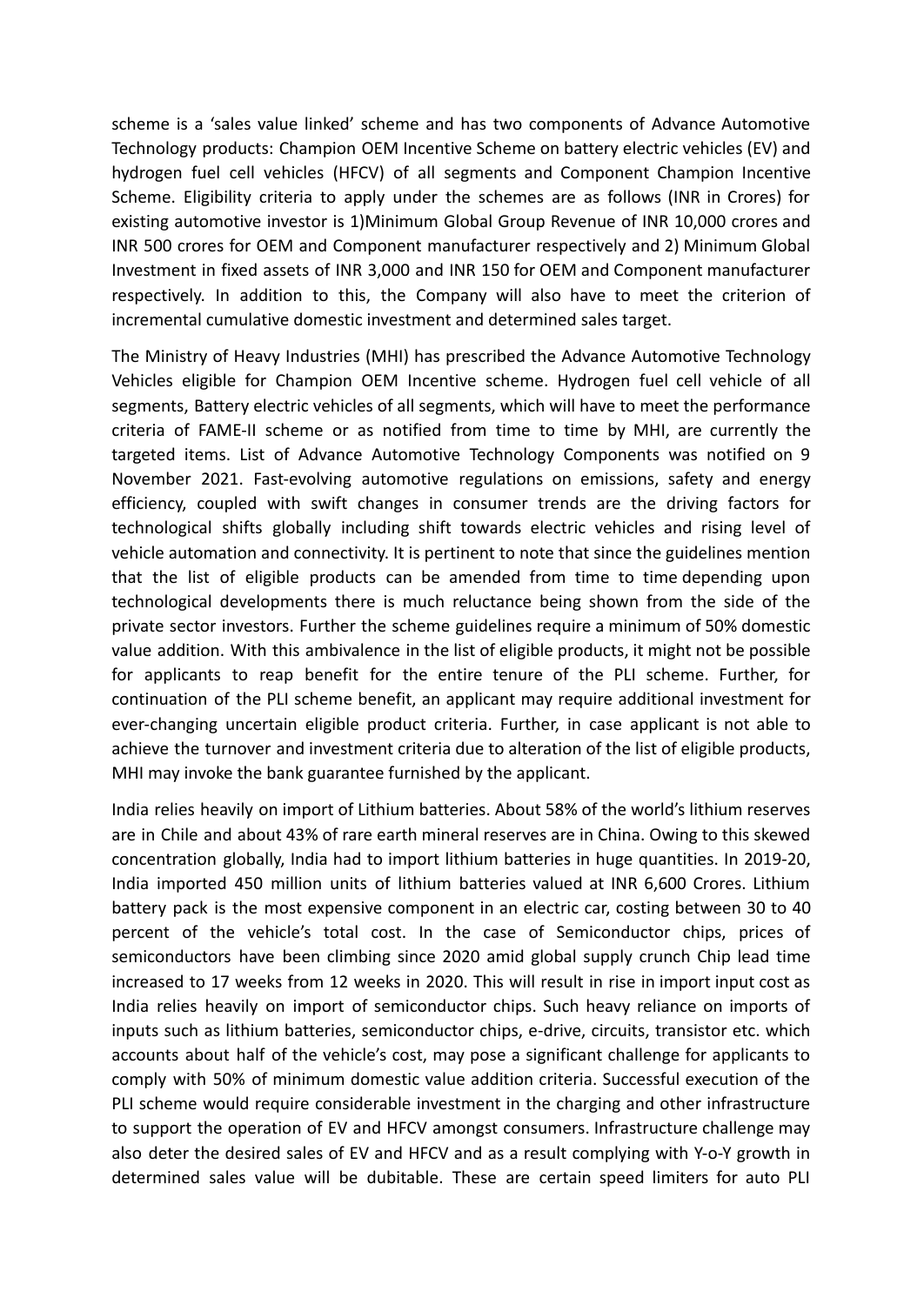scheme, undermining the scheme at the current stage rather than by the results in the coming time would be imprudent.

# **Lessons for industrial and technology policy**

Scholarly analyses of the successful examples of late industrialization as undertaken in Japan and South Korea have some clear lessons. Comparatively speaking, India's experience shows that the perusal of pro-service vision has also run India into premature de-industrialization. India is therefore having difficulty even in sustaining its competitiveness in the IT enabled service sector-ITES (ICT, finance and consulting). It has seemingly failed in increasing its public and private investment in services sector related R&D. The Indian experience is defined far more by the features of lack of successful efforts for the development of manufacturing, absence of symbiotic development of agriculture, industry and services, inconsistent with technological self-reliance and lack of commitment to the perusal of pathways of catch-up and leapfrogging on part of the political leadership.

Weaknesses of hardware sector and engineering education are impacting adversely on the creation of STI leadership for the development of manufacturing capabilities. These weaknesses are evident in the failures being experienced in respect of development of high value added IT products in the case of domestic companies. The share of foreign controlled companies has been growing in the higher value added segments of the ITES. India's ability to offer low-cost, high-quality IT-BPO services has made it a world leader in this industry. However, employment in services has not grown as quickly as output. The majority of India's jobseekers are low-skilled, but demand for workers is growing fastest in higher-skill industries. The supply of highly-skilled workers has not kept pace with demand, causing wages to increase faster for these workers than for lower-skilled ones.

Scholarly analyses indicate that the pursuit of catch-up and leapfrogging pathways have involved in these cases the nation states to undertake the following important changes: 1) a deliberate (planned) transformation of cognitive and productive structures that required the nation state to keep up with public investment in scientific, technological and educational institutions, 2) a balanced change in the share of agriculture, manufacturing and services (capacities), 3) pro-domestic manufacturing vision, 4) development of innovative enterprise, discouraged low road to export competitiveness, 5) augmentation of social capabilities, 6) development of user capabilities on the demand side to promote systemic and structural competitiveness and 7) building of developmental / entrepreneurial state apparatus.

The nation states chose to nurture as well as discipline to some extent the emergent social carriers in quite a few sectors in these countries. The state apparatus was far better placed in imposing on the business groups the obligation of systematic contribution to the processes of absorption and assimilation of new and emerging technologies. Thus, these nations have succeeded only because the states were able to undertake rent management quite successfully. The governments were able to create opportunities as well as withdraw incentives in a timely manner. Profitable investments were systematically encouraged. In the industrial and technological policies, the governments could incorporate the pro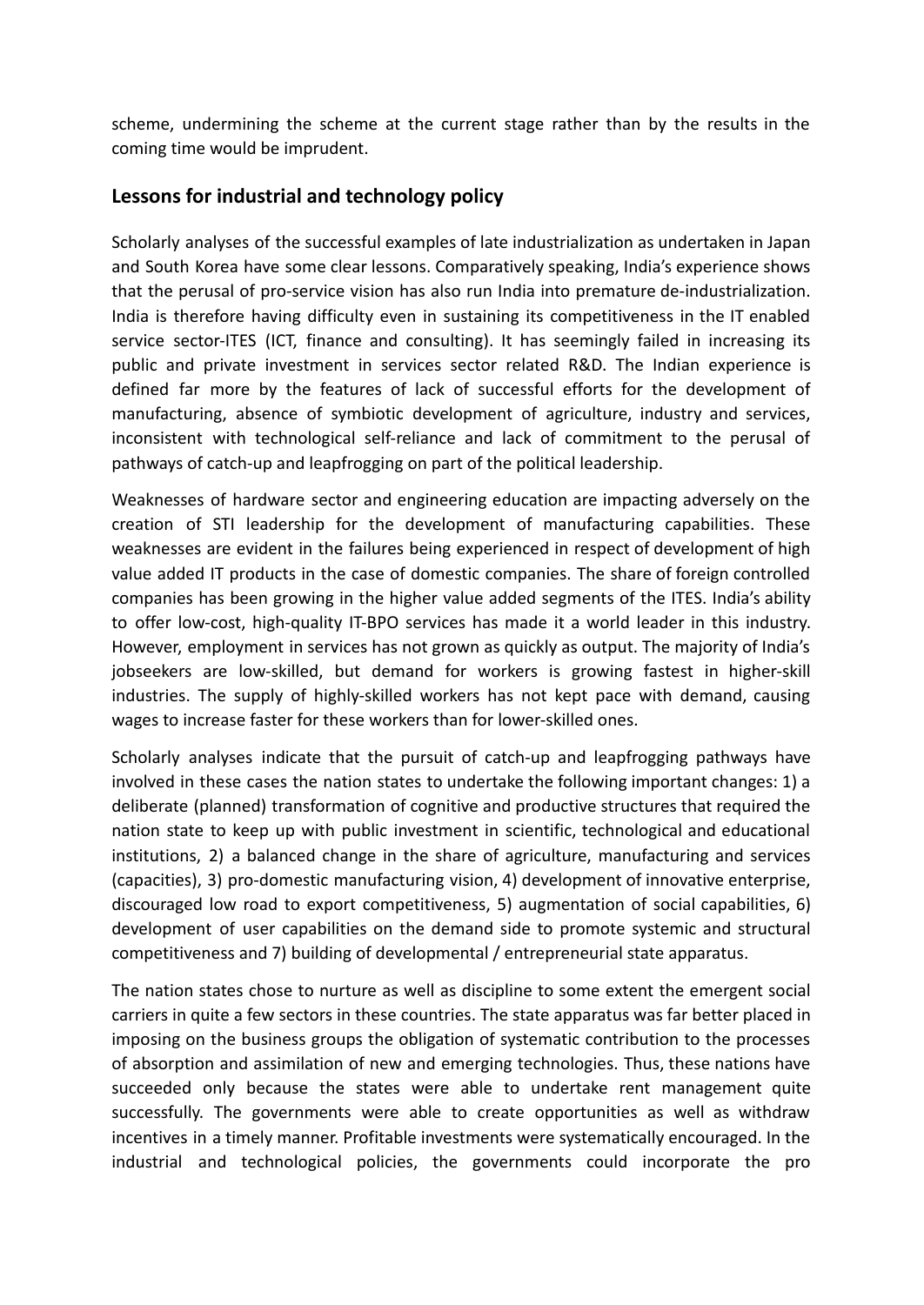manufacturing vision, symbiotic development of agriculture, manufacturing and services, technological transformation and overall social progress in the sphere of education and health. These steps allowed the nation states of these countries to steer and coordinate the emerging socio-technical transitions.

There was a major contribution from the deliberate, planned evolution of capabilities required for the development of the knowledge and technology intensive frontline sectors. The state of evolution of capabilities (new and emerging sectors) can be treated as a benchmark / criterion of success. Capabilities include not only education / human capital but also the capabilities associated with problem solving knowledge embodied in organizations and systems. The mere absence or presence of the market as an institution for resource allocation and mobilisation cannot explain success and failure to undertake sustainable industrialisation and digitalization in different types of socio-economic systems. It is clear that the late industrializing countries did not follow the policy of free market that the Washington Consensus prescribed and has been followed by the post mid-1980s political regimes and leaders to varied degree in one or other form in India.

Technological autonomy involves the accumulation of capabilities for technological learning. The processes of acquisition of the abilities of how to implement and eventually also how to generate new ways of producing and new products under conditions of dynamic increasing returns are critical to the achievement of success in technological learning. It is also well apparent that the benefit of production expansion accrued to the people of India only when there was focus on the implementation of indigenous innovation and the development of home grown innovative enterprises. Specific experience of implementation of the policies connected in the case of pharmaceuticals seems to suggest that achievements in respect of technological self-reliance were made possible with the help of the non-big business groups. As a social carrier of innovation young start-ups led by professionals with the help of public sector were willing to be subjected to some discipline.

The state could guide to some extent the growth process of pharmaceuticals in favour of the distribution of rents favourable to learning and indigenization. Of course, this happened also only up to a point; commitment of the policies after 1999-2002 was inconsistently followed and regressive in many ways. Even the phased manufacturing programmes / domestic content regulations could not be consistently implemented after a point in the sectors of automobile and renewable energy. Not only that phased manufacturing performance was not monitored rigorously by the state but also after growing in size the very same non-big business groups have also begun now to emulate the behavior of big business. Further the policymakers seem to be lacking in political will; they are not willing to discipline the firms in respect of their possible specific contribution to indigenous technology development. Analyses made have shown that in order to harness the gains of export promotion for technological learning in the post-World Trade Organization (WTO) conditions it was necessary for the Indian state to delay the process of external liberalisation and use the flexibilities available in the WTO Agreements for the development of pharmaceutical and auto sectors. It appears that this kind of selective protection would be essential whenever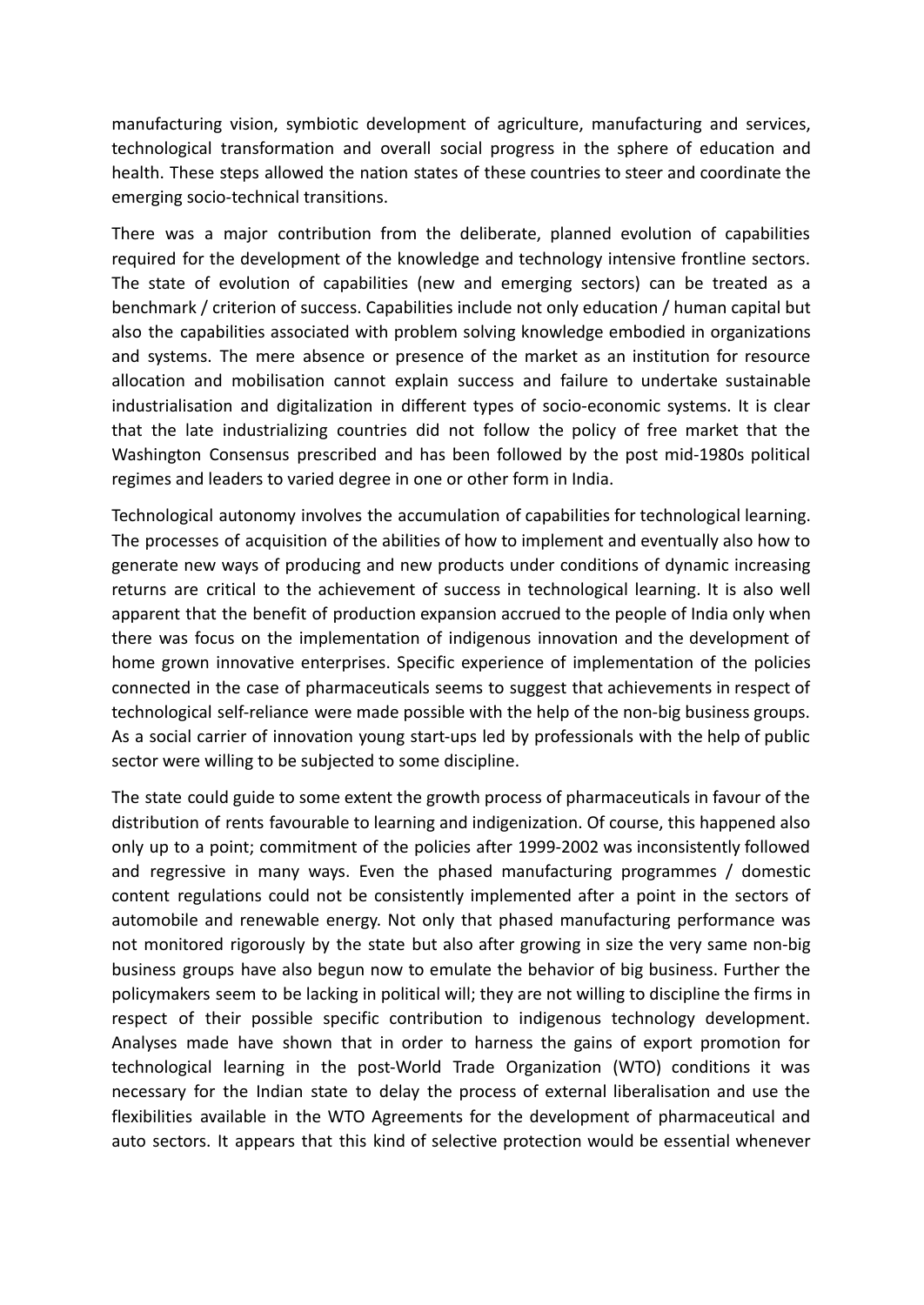the target is to undertake the perusal of import substitution and export promotion in a consistent way.

The conditions of global competition and catching up requirements have changed quite rapidly on account of the institutionalization of WTO Agreements and the changing strategies of transnational corporations that are originating out of the influence of transnational corporations on the governments of advanced countries. Both import substitution and export promotion strategies are now experiencing hurdles as the barriers are raised by the transnational corporates having an advantage of the protection of WTO Agreements. The activities of global businesses can no longer be the same as in the decades of seventies and eighties that allowed South Korea and Taiwan to catch up. While the area of manufacturing activities is still a critical activity for remaining competitive, global competitors have been able to move rapidly the grounds of competition to the innovation activities such as R&D, engineering design, standards, marketing, supply chain management while transferring the standard manufacturing activities to lower cost locations itself in many cases including China and India.

Internal liberalisation failure occurred on account of the problem of exhaustion of home market. Lack of sustained investment demand can be a recurring problem in the paradigm of import replacement and exports of mature goods. The challenge of introduction of major innovations like the absorption of electronics, biotechnology, renewable energy technologies and new materials can be addressed only through the active coordination of development of technology and market demand and not through laissez faire policies. As a result those industrial policies that could incorporate successfully the capacity for learning to innovate while expanding production capacity are likely to have a better success in late industrialization. The US had to resort to the perusal of the idea of entrepreneurial state in order to catch-up with Japan.

While there is a change in the conditions of catching up on account of 1) the acceptance of World Trade Organization (WTO) Agreements by the developing world, 2) the emergence of private financial, industrial and technological monopolies and 3) the openness to predatory competition under perusal by transnational corporations in respect of the constitution of international division of labour but it is possible to recreate the pathways to integration of policies for science, technology and innovation with policies for employment, environment and social justice friendly development to exploit the space available for state protection and promotion of autonomous development. However, it is also clear that the instruments of state intervention would have to be considerably reinvented to suit the new conditions of global competition under formation in the post-WTO world constrained by the power of private monopolies.

# **Economic reforms and Indian agriculture**

Since the mid 1990s, when quantitative restrictions were removed from agricultural markets, four lakh peasants have committed suicide since the mid-1990s. The contribution of agriculture to the overall GDP fell from 51 percent in 1951 to 19 percent in 2011 and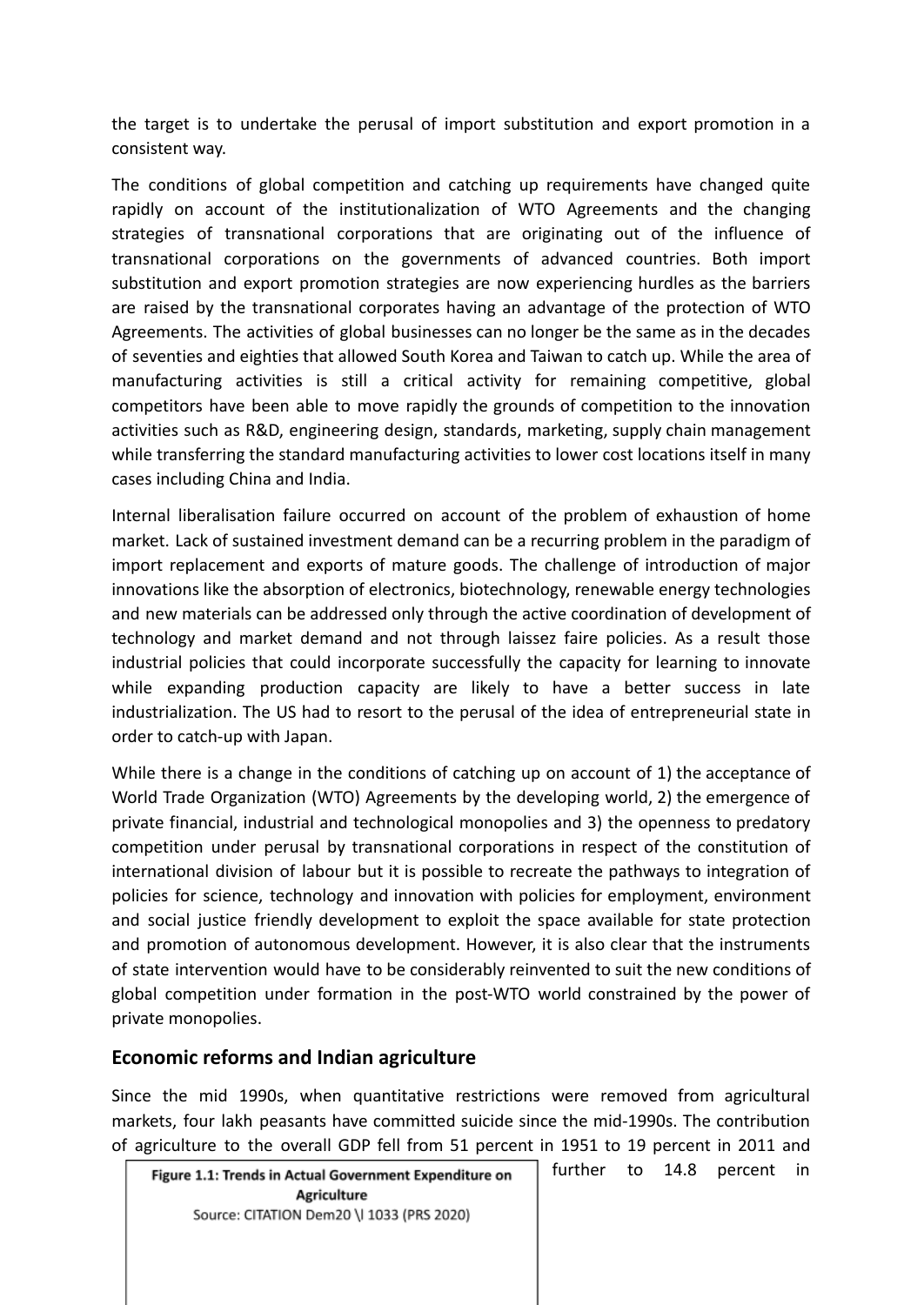2019-2020. However, the 55 percent of the population continues to be dependent on agriculture for their livelihoods (PRS 2020, Jha and Prasad 2020). India has been experiencing a decline in agriculture growth from the decade of the 1990s, and its cascading impact on labour absorption. Though the constraints of the green revolution strategy were evident from the mid-1980s onwards, the persistent depression in the sector was largely policy driven and has been marked by a significant decline in public investment, in all aspects of agriculture and recent estimates from successive budgets show that the allocations in agriculture remained at 2-2.5 percent of the budgetary allocations between 2015-16 and 2019-2020 (CBGA 2021, 38). The marginal rise in allocations is also due to the meager income support programme of the government of India. In all areas of infrastructural investment the expenditure of both departments of agricultural cooperation and farmers' welfare and agricultural research and education declined drastically and turned out to be in actual expenditure always even less than the allocated budget, thus impacting the cost of production in significant ways.

|                                                         | Ш |
|---------------------------------------------------------|---|
| Figure 1.2: Number of regulated                         |   |
| markets in India                                        | a |
| Source: CITATION Raw201 \p 15 \l 1033 (Rawal, Patel and | t |
| Pais 2020, 15)                                          | ŗ |
|                                                         | r |
|                                                         | k |
|                                                         | ν |
|                                                         | ŗ |
|                                                         | T |
|                                                         | r |
|                                                         | 1 |
|                                                         | ŗ |

In fact, declining incomes were also a result on the increasing deregulation of agricultural markets and the APMCs hrough which the State procured the produce of farmers. This discouraged monopolistic practices and provided at east an assured price for some varieties, especially those being produced in green revolution regions. The rate of growth in the number of regulated markets has fallen, (Figure 1.2). This had adverse impact on procurement of food grains by the

State declined drastically for crops with minimum support prices; in 2019-20, only 43 percent of the total production for rice, 36 percent for wheat, 12 percent for pulses and 1 percent for food (PRS 2020a).

Further, as reported by the parliamentary committee on food and civil supplies, there has been severe loss of food grains because of the lack of storage space, and the dependence on private players for agricultural infrastructure. It is obvious that such a trend created the space for corporate led agri-businesses, both domestic and transnational. This resulted in falling farm incomes in the sector and greater dependence on contracts and wage labour.

Earlier the provisioning of cheap inputs for increased productivity was dependent on publicly funded R&D. The agricultural extension service provided both scientific advice, and certified inputs to farmers, at highly subsidized rates; the government provided crucial support to marginal and small landholders, and was a countervailing force against big private players. However, this underwent a significant change with the ascendancy of neo-liberalism. While the core government funding remained more stable in ICAR institutes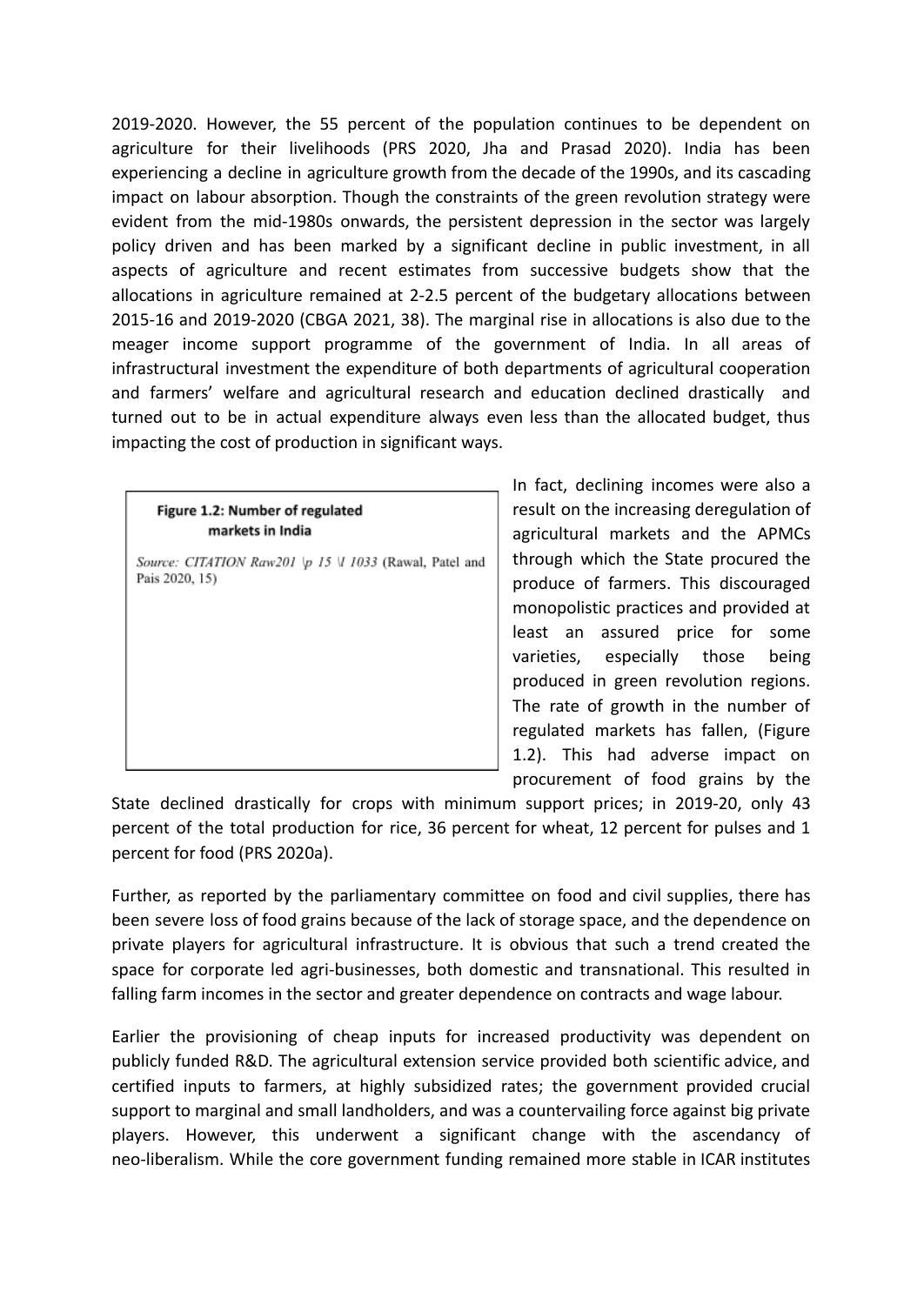(83.8 %) than in state agricultural universities (SAUs), the share got reduced to 76.2% and had to undertake revenue generation to the extent of 23.8 percent. There was a gradual decrease in research funding and national innovations, and this declining trend continues as shown in the recent data.

During 2019-2021 the budgetary support for crop sciences declined by 3 percent, for agricultural education by 28 percent, and by 14 percent for animal sciences. Support to central agricultural universities declined by 7 percent and to Indian council of agricultural research by 3 percent in the same period; there was an overall reduction of support by 7 percent to the Department of Agricultural research and education. During 2018-2020, budgetary support to agricultural extension remained static at a mere INR 200 Crore (PRS 2020). Instead, National Agricultural Technology Program (NATP) both have large components devoted to developing research consortia with civil society and private partners encouraging private players to dominate R&D, and opening the door for transnational foundations.

This declining trend also resulted in the withdrawal of the state as a countervailing force, thereby reducing the power of small players in the agricultural market. Further, growing power of transnational corporations in R&D was evidenced through the tie-ups between large multinationals and other private companies. Recent estimates of mergers and acquisition by the six big corporate giants in agro-pesticides and seeds, between 1996 and 2015, in 26 countries of the global south reveal that around 406 companies have changed ownership with the aim of bringing about product and market integration, especially with respect to seeds and bio-pesticides. In India too, the process gathered momentum with the Bayer-Monsanto, and the DuPont Dow merger in 2018.

Even when the Indian State chose not to apply the remedies capable of compelling these combines to agree to share the rights to intellectual property on reasonable prices with the Indian competitors for the local market to be kept as competitive the local companies have had to fight their battle for the domestic markets individually with these companies. While the Indian patent law has the provision to issue compulsory licenses, this provision is neither being invoked by local industry nor by government. This situation has given global giants a technological dominance and structure the power dynamics with the markets for agricultural inputs.

### **Conditions for transformative S&T**

In the post-reform period, it is apparent that the techno-politics of post-liberalization, privatization and globalization has resulted in greater import dependence and unsustainable development tendencies to accentuate in the Indian economy. Innovation systems building activities have been short of the explicitly stated expectations. The strategy of trickle down has not led us to realize socially, ecologically and economically sustainable outcomes in the case of late industrializing countries is quite clear. Particularly the factors that can be expected to play a definitive role in the success of policies, plans and programmes are one,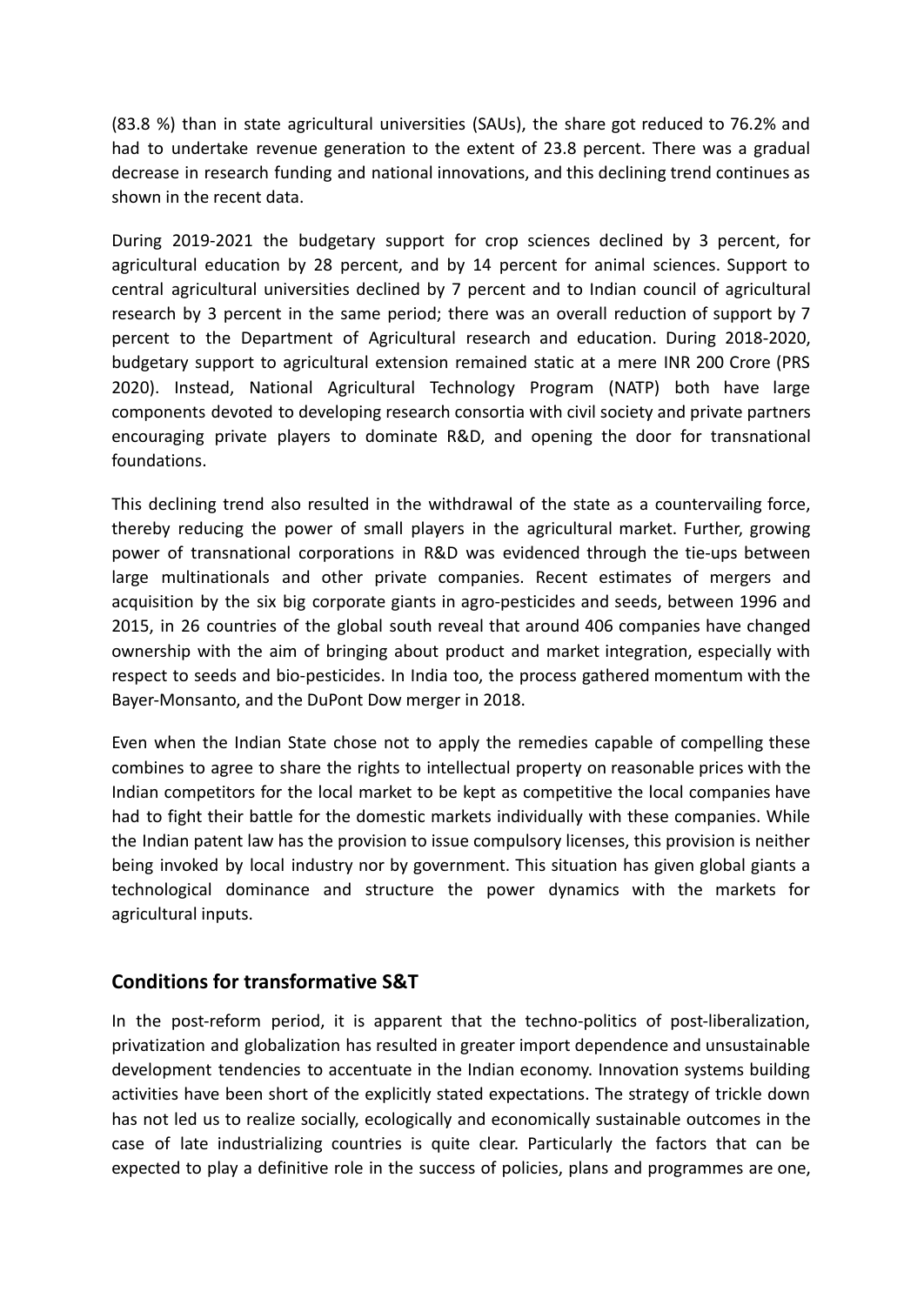how narrowly or broadly the visions and strategies for S&T capability building and strategic coupling have got conceived, and two, how well the contradictions between explicit and implicit policies followed for the achievement of objectives of national development are being handled by political bureaucratic apparatus, academia, scientific and technological personnel and social movements.

# **What is the way forward?**

In the post-COVID-19 world, it is quite clear that the instruments of state intervention would need a considerable re-invention. Conditions need to be prepared for the state governments being able to transfer resources to young start-ups, cooperatives, small and medium enterprises and such new business entities which are ready to contribute to structural learning and innovation making for the development of local, regional and national socio-economic requirements. Big business needs to be disciplined by getting its distinguished members to fall in line with the requirements of society and economy. In the post-WTO world, it is today still possible to transfer resources to domestic firms in the name of technology, R&D, environment and backward area development. In the post-WTO world, resource poor actors can be supported because the governments of advanced countries needed this policy space<sup>9</sup>.

The following principles can be treated as essential ingredients for success: (i) an 'emulation philosophy' vis-à-vis the most promising technological paradigms; (ii) various measures safeguarding the possibility of 'infant industry learning', involving also the purposeful 'distortion' of market signals as they come from the international arena; (iii) explicit policies of capability-building directed both at education and training but also at nurturing and shaping specific corporate actors; (iv) a 'political economy of rent-management' favorable to learning and industrialization, while curbing the exploitation of monopolist positions; (v) measures aimed to foster and exploit a weak Intellectual Property Rights regime, especially with respect to the companies of the developed world; (vi) strategies aimed at avoiding the 'natural resource course'; (vii) 'virtuous' complementarities between industrial policies and macroeconomic management.

The new pathways of self-reliance should prioritize the stimulation of internal demand arising out of the crisis of agriculture, natural resources, energy, urban living and health

<sup>&</sup>lt;sup>9</sup> Production structures set the stage of learning dynamics- because they help prepare human minds for the discovery of production possibilities. In India the narrative of promotion of manufacturing also revolves at present around the theme of how the sector of manufacturing needs to become an engine of job augmenting growth. There is a talk of how the manufacturing sector needs to grow by 12-14 per cent and create in the coming 15 years 100 million decent jobs. Our own understanding that the new and emerging sectors of manufacturing catering to rising demand need to be promoted with a view to meet the basic needs and to realise the job augmenting potential of manufacturing in the Indian economy.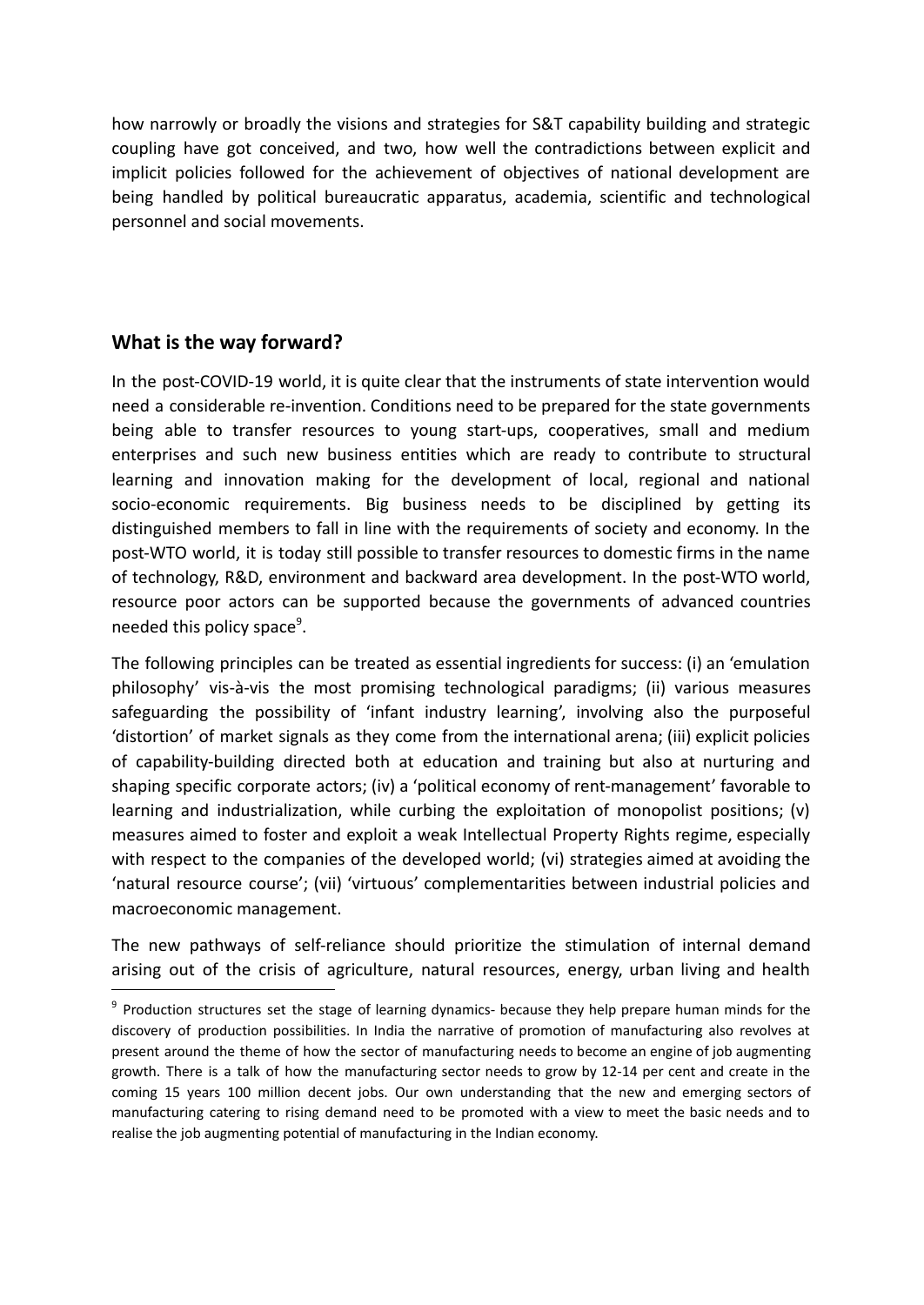need to become the priorities of employment guarantee, poverty reduction, infrastructure development and implementation of climate change related obligations. This would involve necessarily a shift away from the policy regime (s) focusing solely on the pathways of development offered by the strategies of import substitution and export promotion to the creation of a new policy regime which would diversify and focus also on the implementation of a new strategy of autonomous development bringing about the development of systems of local production and innovation by upgrading the local capabilities of peasants and artisans and their access to local resources and local markets to achieve self-reliance.

In order to upgrade the system of innovation the state will have to actively focus on the use of instruments that foster the development of horizontal networks, indigenous clusters and technological effort intensive like environments with a view to harness the opportunities arising out of the spill-over connected with the route of outward orientation in the cities attracting outsourcing investments. The strategy of leapfrogging would need developmental efforts not only to become inclusive and be geared explicitly to the reduction of poverty through welfare to safeguard their health, nutrition and education but also linked to the development of the capabilities of the poor and marginalized people as a part of the programmes for upgrading of their livelihoods in both rural and urban areas in a symbiotic way.

Basic needs of the urban and rural poor and productive apparatus upgrading requirements would now have to be met by the construction of "wider pathways of self-reliance" catering to the establishment of innovation development trajectories linked to the upgrading of local economies as systems in themselves which are competitive and effective in respect of improving the quality of life of the poor. Local economy systems would have to be built on the basis of technology configurations that value local resources, capabilities and markets rather than import replacement paradigm to meet the demand arising out of elite consumption and import dependent producers catering to imitative lifestyles.

It is important to recognize that how for the big business their interest in the idea of self-reliance was earlier completely contingent on the state's ability to transfer resources to them for keeping their interest profitably intact in the project of industrial capital accumulation. Today their strategy is also directly focused upon encroachment of public sector resources through the processes of privatization, commodification and tax holidays. These groups have their eye on the land, water, forests, minerals and knowledge resources and their strategies are already in direct conflict with the interests of the poor and marginalized in the sense that all these resources are going to be needed by the rural and urban poor if they want to emerge as the social carriers of innovations in the construction of new pathways of pro-people development in India and these late developing nations.

Failure to articulate the growing importance of construction of new pathways for sustainable and just development is very much the main issue facing the advocates of adoption of self-reliance based strategy of development. We need to argue that there exist alternatives and these alternatives must be pursued at the local and state level in collaboration with the forces opposed to neo-liberal policies. Experience of the countries of Latin America shows to some extent a way ahead to the leadership of rural and urban poor in Asia. Most recent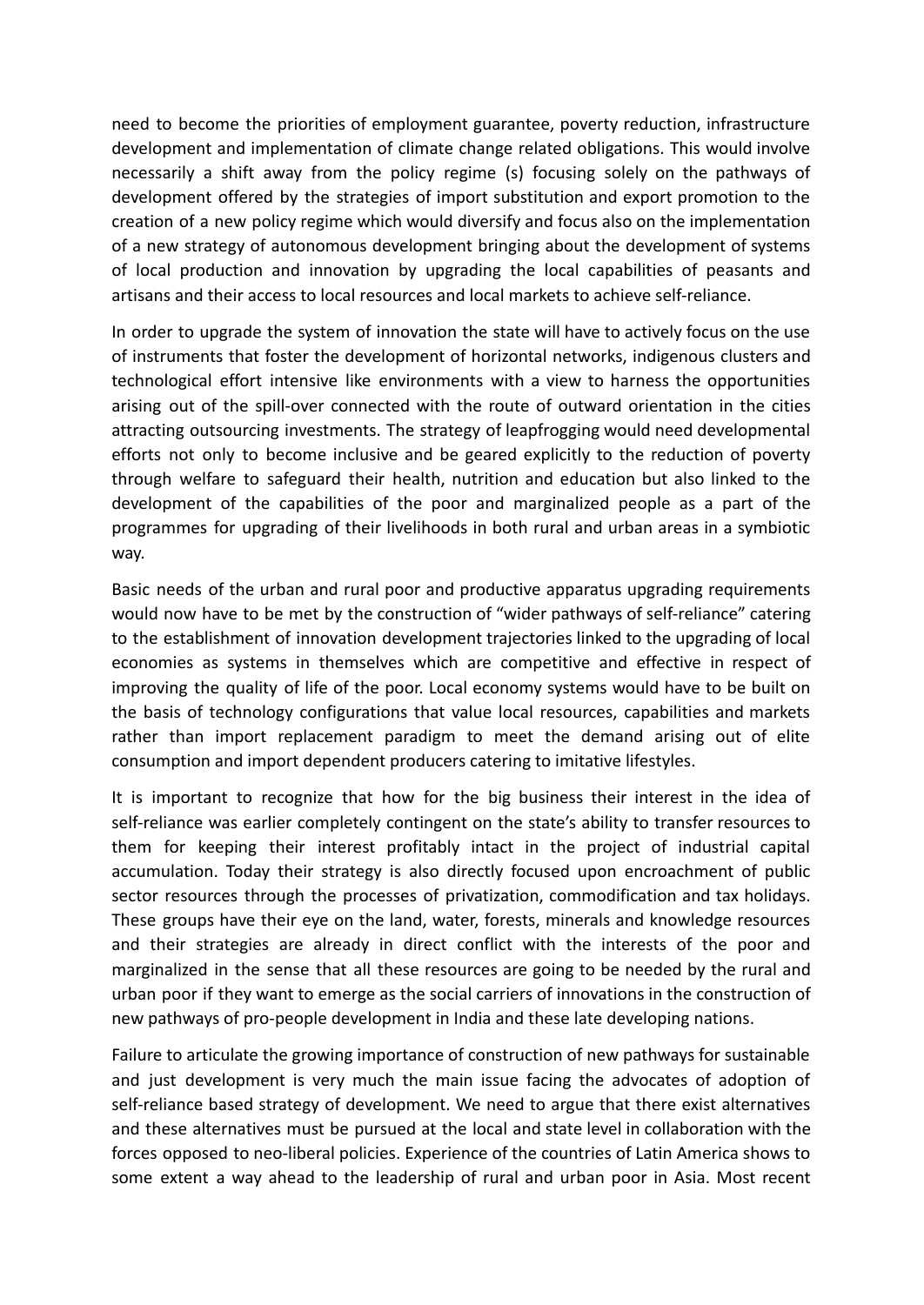experience of the left in India also suggests that the new pathways need to be articulated for a reinvention of the instruments of state intervention under the new conditions of post-WTO world.

Possibilities exist for the creation of new pathways of self-reliance if the political economy can be made favourable to the idea of self-reliance for ecologically and socially just development. It is noted that how the quality of strategizing is also going to matter in respect of creation of new routes to catch-up and leapfrogging. Whether the pathways pursued would be wider or narrower in terms of social conditions, innovative enterprise development and commitment to education and skill base formation is likely to be determined by political economy. Since the quality of strategizing efforts that the leadership of rural and urban poor need to show is crucial to the perusal of new pathways the challenge of policy alternatives is not an ordinary challenge.

Recent experience tells us that the failure to conceptualise alternatives is in fact becoming a question of survival of the progressive politics in India. The challenge is very much with regard to the design of appropriate pathways of symbiotic development of agriculture, manufacturing and services. Agro-ecological approaches provide an opportunity for not only agrarian transformation but also for rural industrialisation. Industrial development, renewable energy, sustainable urbanisation, water and waste management, provision of social determinants and resources for sustainable healthcare need to be promoted in an integrated way to create new niches in order to meet the aspirations for self-reliant, employment intensive, energy conserving, environment friendly and socially just development.

# **Where does our future lie?**

Peoples' democracies are the way forward; the emerging opportunities for the strengthening of subjective conditions for their creation need to be recognized and supported systematically. There is an urgent need to harness the potential of new and emerging sciences and technologies (S&T) to tackle the challenges of socio-economic inequality and of growing vulnerability on environmental and climate change fronts. India is committed to attain sustainable development goals (SDGs) and meet the commitments made at the Conference of Parties for climate change, sustainable use and conservation of biodiversity and water. India needs to protect the policy space for at the World Trade Organization (WTO) to secure her economic and technological future. India has been allowed by the successive governments to be seen as a market to be used by foreign and domestic capital for their narrow extractive and exploitative ends.

The post-COVID-19 mechanisms of deliberation and participation should accommodate the diversity and plurality of opinions and initiatives-a distinctive feature of the post-independent Indian policy making apparatus for science, technology and innovation (STI). Recognition of the dilemmas and conflicts facing the path formation for the cultivation of science and politics of socio-technical system design is necessary for the way forward. It is a necessity which cannot be ignored anymore by the Indian state and the social movements